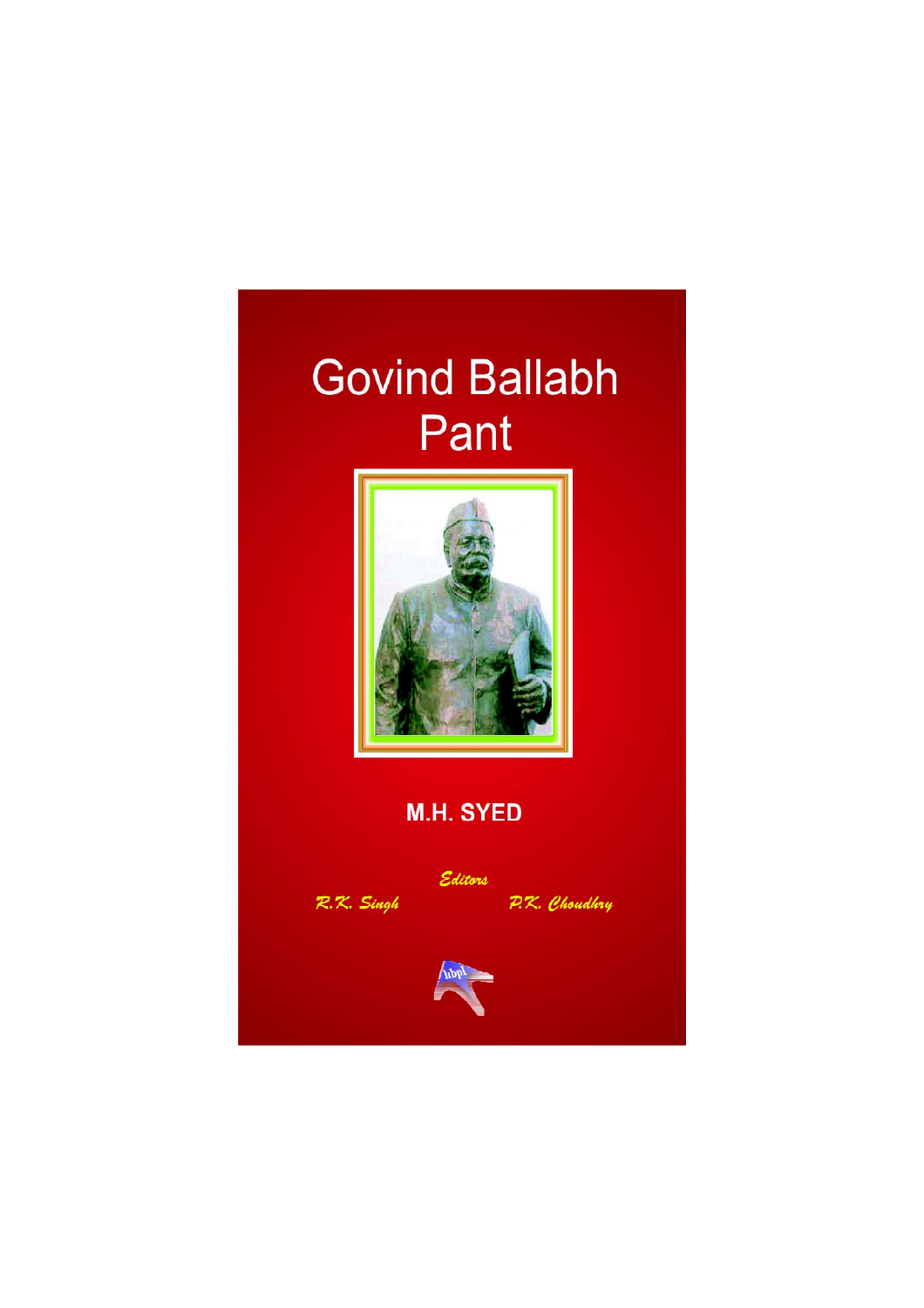

### **The Backdrop**

All of you know that the Himalayan mountains extend from Jammu and Kashmir in the northwest to Arunachal Pradesh in the northeast of India. From time immemorial these majestic mountains have stood in silent grandeur guarding the northern frontiers of India. If you look at the map of India you will notice that these mountains stretch from northwest to northeast forming a semicircle. That is why an imaginative poet has described the Himalayas as a beautiful crown worn by Mother India.

'Himalaya' literally means the abode of snow; but many legends are current in Indian mythology about the sacredness and greatness of these mountains.

The sacred Ganga originates in this abode of snow and a number of holy shrines and temples have sprung up on its route since remote antiquity. Surely you have heard of Gangotri and Badrinath temples situated in the mid-Himalayan ranges in Uttar Pradesh.

People from distant corners of India from Kanyakumari to Gujarat, from Orissa to Maharashtra and from Bengal to Jammu and Kashmir, visit these temples and places of pilgrimage.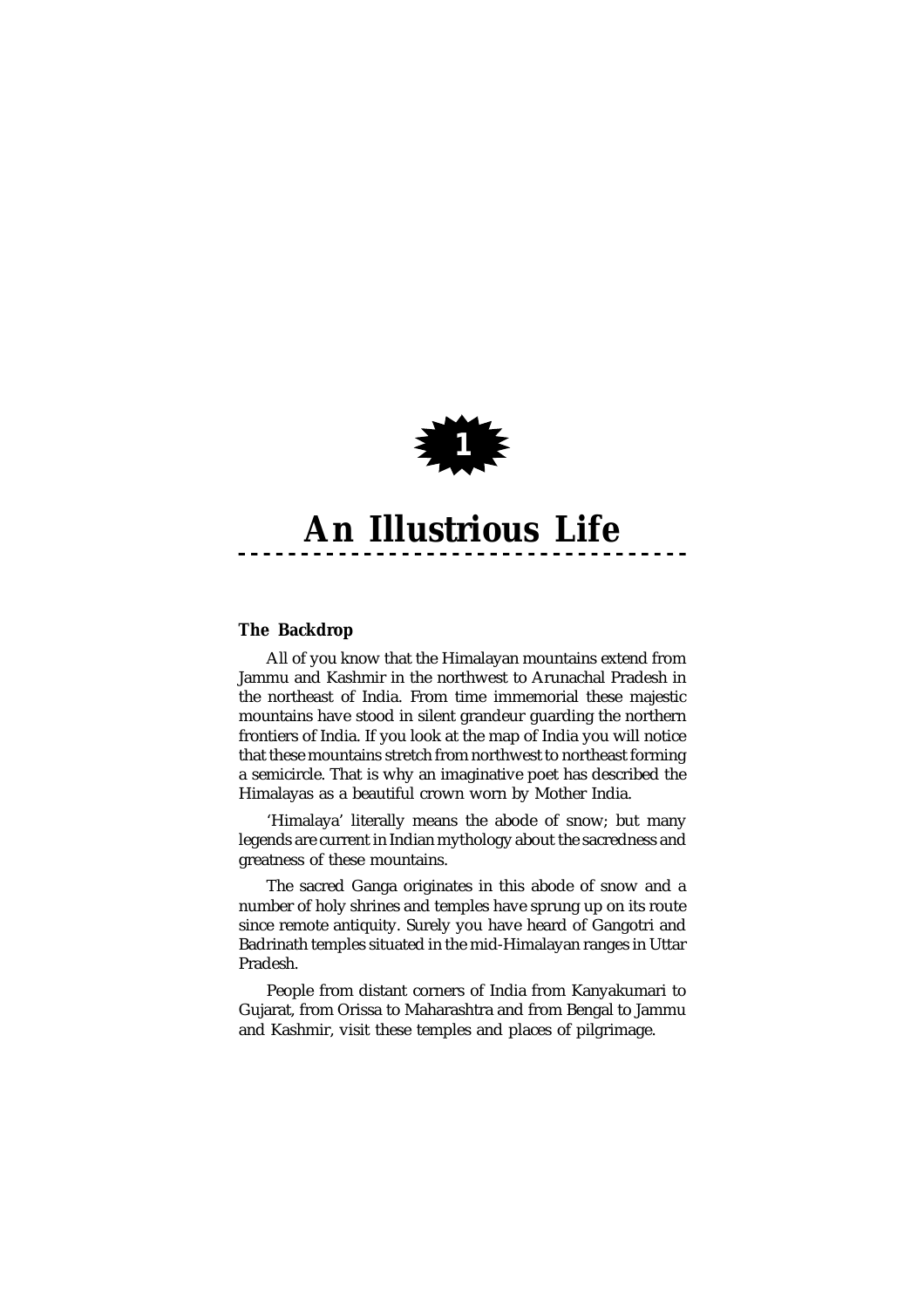#### **The Home State**

The State which is now called Uttar Pradesh is geographically the heart of India. It is one of the ingredient states of the Indian Republic and has always occupied an important place in the history of the country. It has been the cradle of religious, cultural, historical and political movements and represents the best synthesis of Hindu and Muslim cultures. Its language today is the language of the Republic. The two provinces of Agra and Oudh were combined in 1877 and twenty-five years later the combined area became known as the United Provinces.

To the north are lofty Himalayas covered with eternal snow. Their loftiest peaks can be seen from a great distance; Mt. Everest 29,002 ft, Nanga Parvat 26,000 ft, Nanda Devi 25,000 and Dhaulagiri 26,000 ft. They abound in magnificent sceneries and one is simply charmed by the picturesque beauty. One great English civilian who was employed in Kumaon for ten years in earlier part of his life and spent many summers in the higher regions of the Himalays wrote:

> "I have seen much of European mountains, but in stupendous sublimity, combined with magnificent and luxuriant beauty, I have seen nothing that can be compared with the Himalays."

The Kumaon Division which is situated in the north in the Himalayan tract included three districts of Almora, Nainital and Garhwal with an area of more than 12,000 square miles. Its whole surface is covered by mountains, which rise with strange suddenness. In one of its valleys lies the most beautiful lake of India around which the Queen of hill stations, the city of Nainital, is situated.

In the opening years of the 19th century the British Government gained the most valuable portion comprising the present Kumaon Division under its control by the treaty of Sigauli which closed the Nepal War in 1815.

In early times Kumaon was divided into small principalities. The first dynasty to achieve consolidated dominion over Kumaon was the Chand dynasty. The traditional founder of this dominion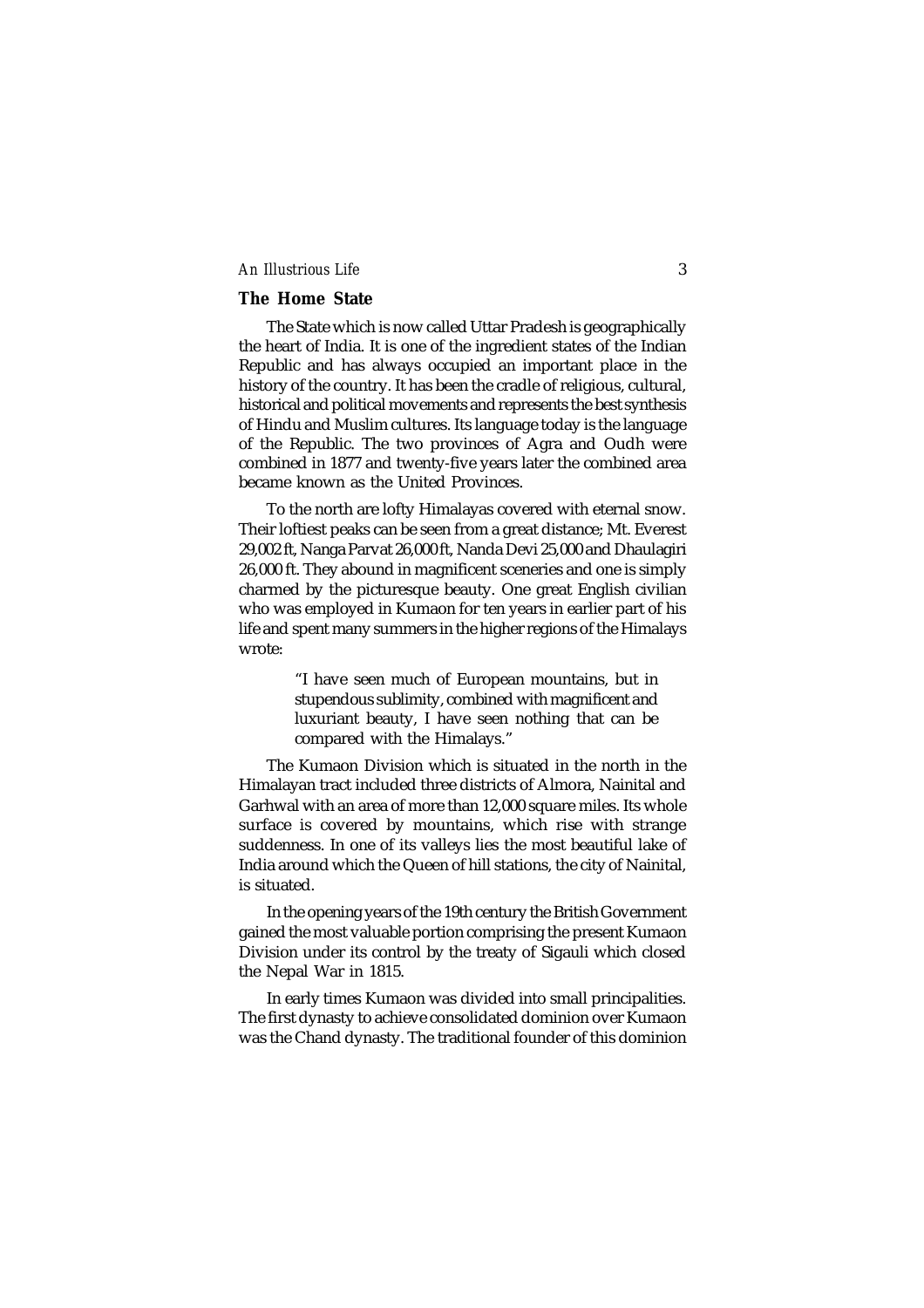was Som Chand of Jhunsi, on the Ganges near Allahabad, who in about the 7th century married the daughter of Katyuri Raja, then holding sway in the interior of Kumaon. Champawat in Almora district and the land in the Tarai and Bhabar in Nairn Tal district were given as the lady's dowry. Champawat was thus the nucleus from which the Chand Dominion expanded over the whole of Kumaon.

Pants originally belong to Maharashtra and they were Brahmins of high class. The ancestors of Pandit Pant— Jai Dev Pant of Bhardwaj Gitra, during the reign of Chand Kings in the 10th century, came to north for a pilgrimage to Badrinath. He was accompanied by his sister's husband, Dinker Rao Pant and one Surya Dixit. They visited the holy places, and were so much attracted by the beautiful sights, bracing climate and the pretty panorama of the snow clad mountains that they abandoned the idea of returning.

They visited the court of the then ruler of Gangoli, who honoured them and asked them to stay in his court. They thus settled there, and since then twenty five generations have passed. Pants are now classed in four sects after the names of four brothers who received recognition in the courts of Kumaon rulers. The descendants of the just three Pant families are strictly vegetarians. Pants though do not eat meat, but intermarry with Tiwaris, Joshis, Pandeys and Bhatts. Their women irrespective of their gotra do not cat meat. Their daughters may, if they like, eat meat after their marriages in the families of their husbands. Pants produced many notable scholars, poets and physicians.

In the year 1887 in the wings of the snow covered mountains of the Himalays in the Almora district on September 10, Anant Chaudas, in a small village in a far remote northern corner called by the name Khoot in the valley of Shayahidevi Hill in humble surroundings saw the birth of this dynamic personality who was to rule the hearts of millions and was to play such a great part in the history of his country.

The year 1887 marked the beginning of an epoch in the history of modern India. The whole world stood at the verge of a new era. It was the year of the first Jubilee of Queen Victoria's rule.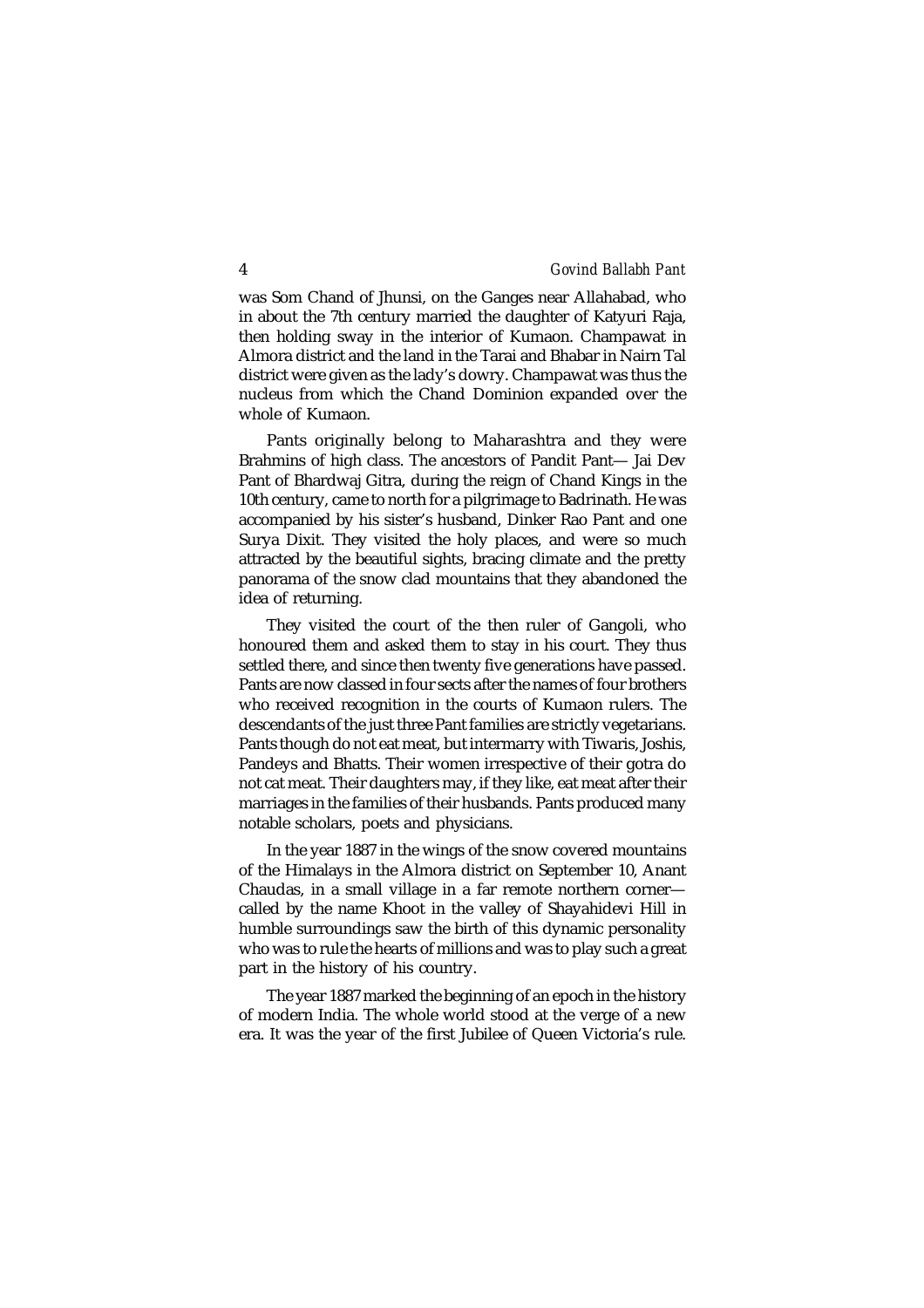It saw the rise of new nationalism in India and new Trade Unionism in England. The Indian National Congress was only a baby of two years. Gandhiji had passed his Matriculation Examination. Gladstone, Cobden and Bright were breathing a new spirit of liberalism in British politics. The thinkers like Mill, Spencer and Carlyle were revolutionising society with new theories of social reconstruction. In this year two great institutions were established which had profound association with the future life of Pandit Pant; first the foundation of the Allahabad University from which he graduated and other the establishment of the U.P. Legislative Council. The latter was the scene of his laurels, of which he was the leader for more than 35 years, first in opposition and afterwards on the Treasury benches. It was the arena of his joys, of his triumphs, of his great speeches in memorable debates.

#### **Conditions around Birth**

At the dawn of the 20th century, India was struggling with new ideas, new hopes, new aspirations and new ambitions. This was the period of national Renaissance. Lord Curzon was then the Governor-General. He was a great reformer. He was also a great imperialist. In his time he had launched the biggest reforms of the century. He laid the foundation of the nation building departments for improving the lot of the toiling masses and increasing the material prosperity of the country. He arrived in India with a programme of twelve reforms.

In his first budget speech in 1899 he made a mention of twelve subjects of his original programme which he doubled afterwards. All our reforms originated in his days and they are imperishable monument of his genius, ability and imagination. For generations land revenue policy was the subject of bitter controversy. The Government was charged with taking an undue share of the produce of the soil. R. C. Putt, whose works: "The Economic History of India" under early British rule and Victorian age- had stirred the young minds, wrote a series of open letters. Lord Curzon enunciated the Government's policy in his famous resolution of 1902. He appointed various committees and commissions for improvement in agriculture, cooperation, irrigation and university education. He realised the extent of the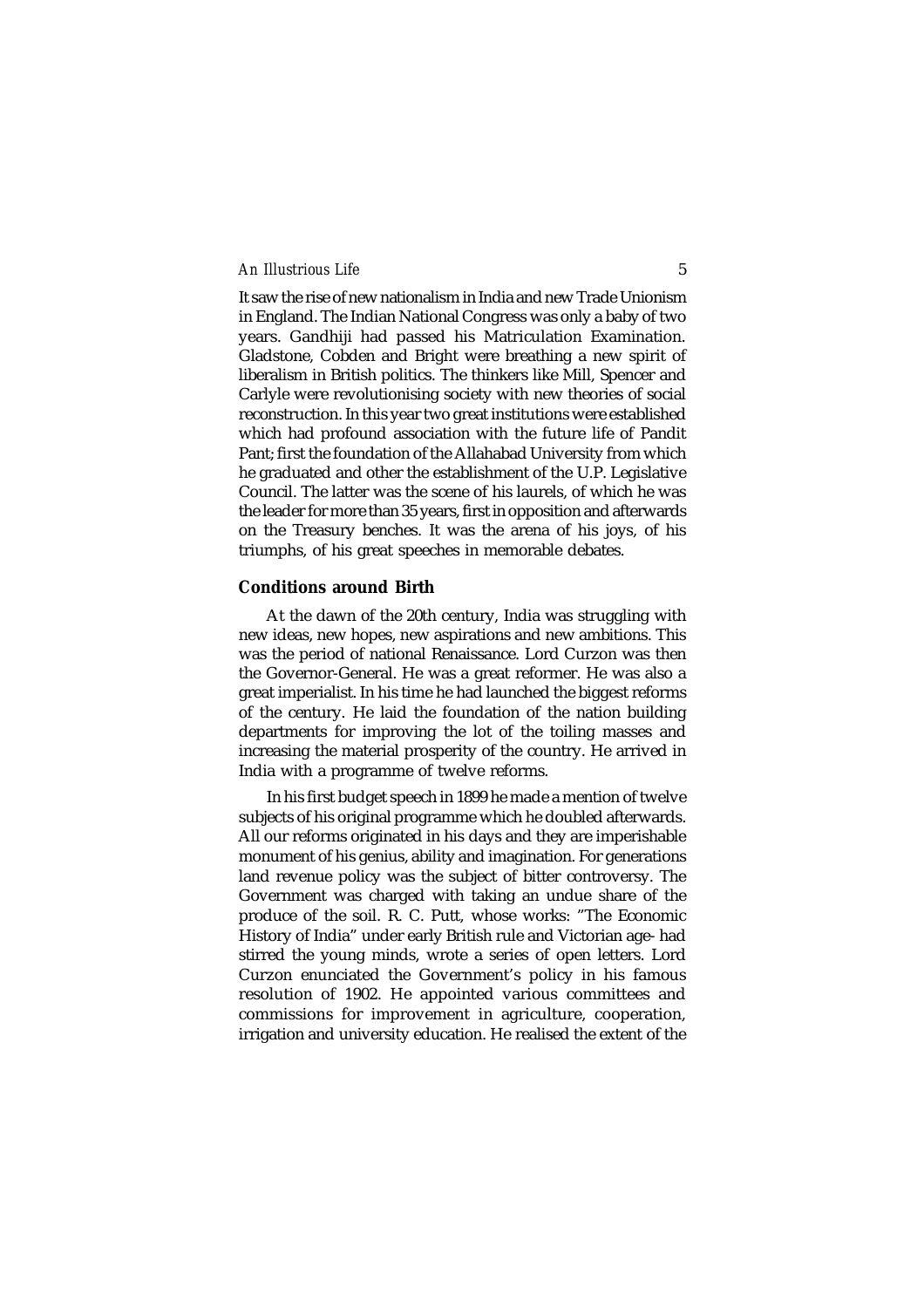evil of the agriculturists indebtedness, which he had characterised as "a canker eating into the vitals of the national life." To give them relief he enacted legislation and started cooperative credit societies and also created agricultural banks. He established an Imperial Agriculture Department. He founded the Agriculture Institute at Pusa for agricultural education and research. He secured a donation of £40,000 from a generous American friend.

Legislation was enacted to facilitate the reconstruction of the universities. Police was overhauled. Commerce and Industry Departments were created. India was flooded by bounty fed beet sugar from the continent while its great sugar cane languished.

Much was done in his time. "No Viceroy has ever played a part larger than the part played by Lord Curzon" wrote Lovett in his History of Indian Nationalist Movement. It was an irony of history that a man of such tremendous intellect, great energy and profound vision should be a tragic figure in history. The partition of Bengal so much agitated the minds of the people and gave a great flip to Indian Nationalism. He did not follow the advice which he gave. "The first temptation that you should avoid," he told the graduates of the University of Calcutta in February, 1902, "is that of letting words be your masters instead of being masters of your words." But the knowledge of the existence of a particular pitfall is not always sufficient to prevent a man from stumbling into it. He himself fell down when he attacked the ethics of the East and wounded the feelings of the people by his uncalled for sweeping indictment.

The chief danger of which Curzon warned his young audience was a temptation to minimise the importance of adhering rigidly, in all the varied circumstances of life, to truth. There were many guises in which this particular temptation presented itself. Flattery was one, vituperation was another. Flattery was only too often a deliberate attempt to deceive—to get something out of some one else by playing upon the commonest foible of human nature. But it seemed to him that in India the danger of the opposite extreme was greater still. He exhorted. "Let those who were now going further from the portals of the university be on their quard against these dangers. Do not exaggerate; do not flatter; do not slander; do not impute; but turn naturally to truth as the magnets to the pole."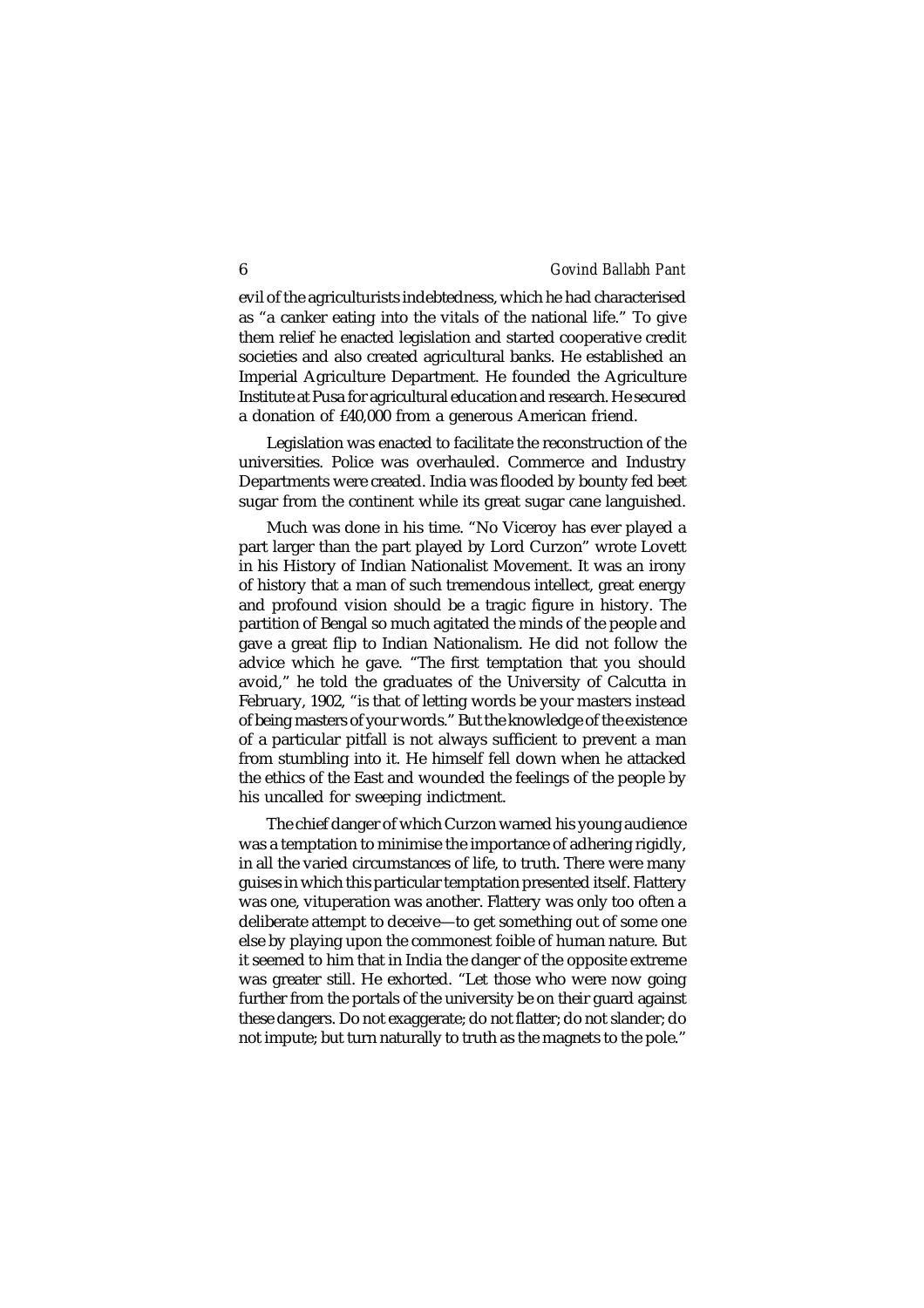Curzon was enunciating a great truth which he wanted to advise his young friends. All would have been well if he would have stopped there. He continued and laid considerable emphasis on the fact that the highest ideal of truth was to a large extent a western conception. He said: "But undoubtedly truth took a high place in the moral codes of the west before it had been similarly honoured in the East."

This gave rise to a storm of denunciation. In the next day's edition an enterprising subeditor of the Amrita Bazar Patrika turned the tables by publishing the following extract from Lord Curzon's book 'Problems of the Far East':

> "Before proceeding the royal audience I enjoyed an interview with the President of the Korean Foreign office

"I remember some of his questions and answers.

"Having been particularly warned not to admit to him that I was only thirty-three years old, an age to which no respect attaches in Korea, when he put to me the straight question, 'How old are you?' I unhesitatingly replied, 'Forty'.

"Dear me,' he said 'you look very young for that. How do you account for it.?'

"By the fact,' I replied, 'that I have been travelling for a month in the superb climate of His Majesty's Dominions.'

"Finally he said to me, 'I presume you are a near relative of Her Majesty the Queen of England.'

"No", I replied 'I am not.'

"But observing the look of disgust that passed over his countenance, I was fain to add, 'I am, however, as yet an unmarried man with which unscrupulous suggestion I completely regained the old gentleman's favour."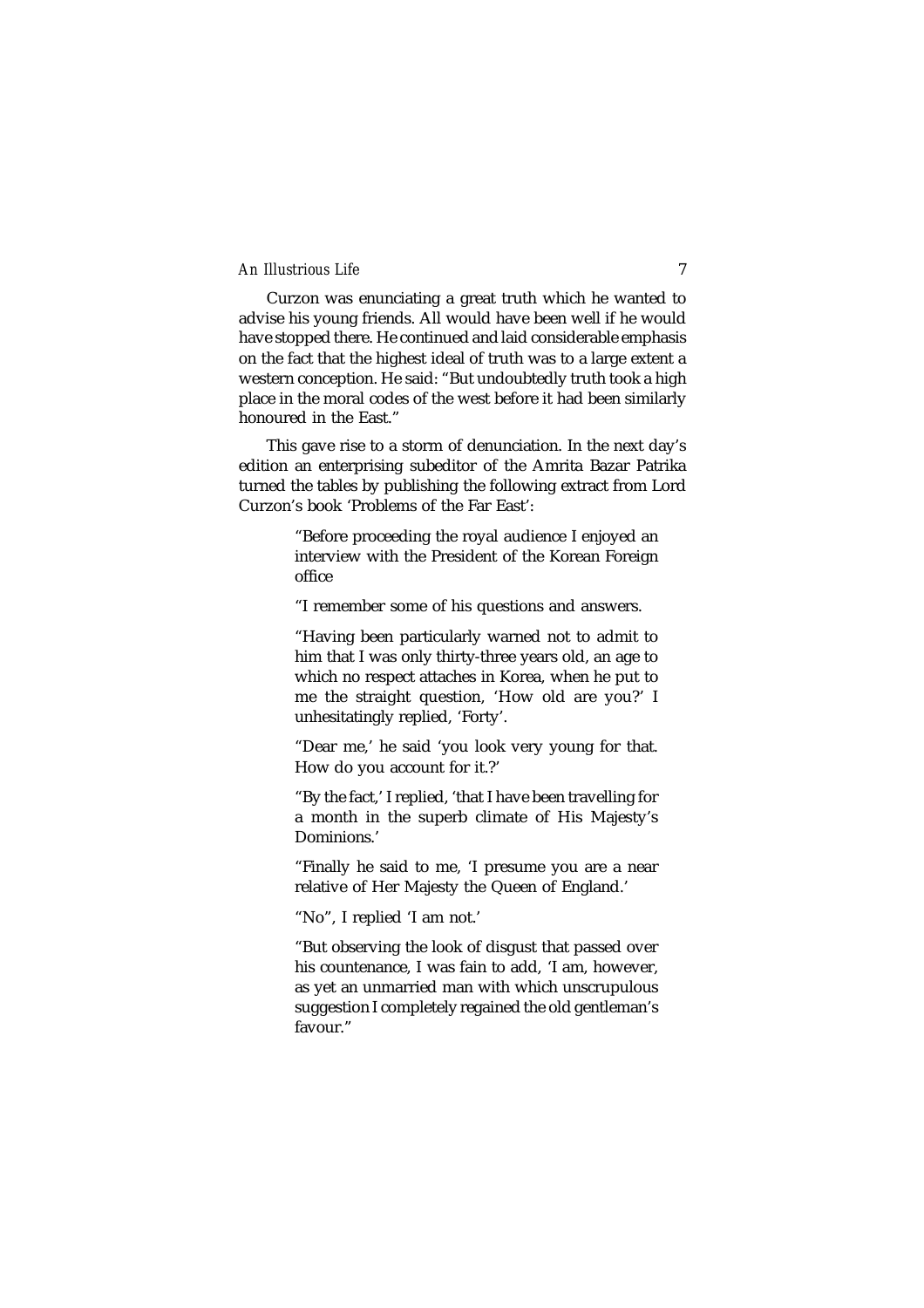This caused great sensation, and this self-admission condemned Lord Curzon.

This passage was omitted from the later editions of the book. Lord Curzon had not the slightest intention to insult the Indian people. The whole incident was most unfortunate. He said it at a time, and his indiscretion condemned him when the atmosphere of hostility was fostered against him in India and England.

Four months later with echoes of the clamour still ringing in his cars he gave vent to his feelings of astonishment in a letter to the Secretary of State for India:

> "My convocation address to Bengali students was travestied as an attack upon the character and scriptures of the entire nation,

> A more unscrupulous and mendacious agitation it is impossible to conceive."

Such were the times and such were the feelings which agitated the minds of students. Henry George's 'Progress and Poverty' made a tremendous impression in USA and Britain. No book ever written on the social problems made so many converts. Economic facts and theories have never been presented in such an attractive way. The author was not a socialist but his book led many to socialism. Student Pant quoted from this book while speaking in debates. He felt that so long as the social system was based upon exploitation, the mass of the people remained poor. Poverty according to him was the greatest social evil. To eradicate was the greatest problem.

#### **Family Background**

The ancestors of Govind Ballabh Pant came from Maharashtra nearly a thousand years ago on pilgrimage to these holy places, and enchanted by their beauty decided to settle down on the Himalayan foothills, in the Kumaon hills in Uttar Pradesh.

When the British ruled over these hilly regions in the nineteenth century, a number of hill-stations, as they were called, were developed. That is how the townships of Shimla in Himachal Pradesh, Nainital in Uttar Pradesh, Darjeeling in West Bengal,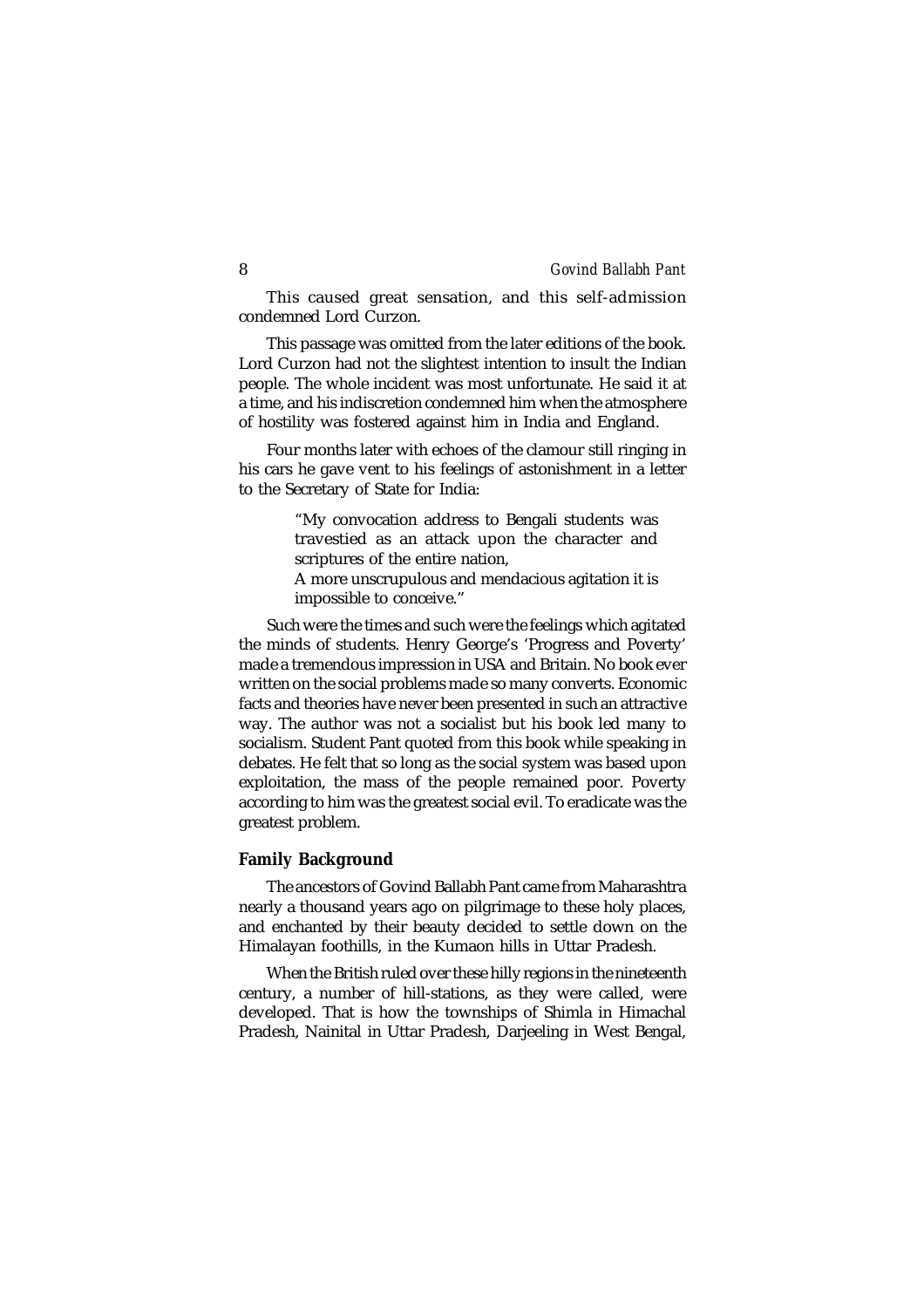Ootacamund in the South, Mahabaleshwar in Maharashtra, Panchmarhi in Madhya Pradesh, to mention a few of them, were established by the British. As you know, the British came from a very cold climate and could not bear the summer heat of India and hence they spent nearly five to six months in a year in these towns, which served as summer capitals of respective provinces.

In Uttar Pradesh, in the Kumaon hills, are situated Nainital, Almora and Kashipur, which are well-known hill-stations. The beautiful landscape of the Kumaon hills enchanted every visitor. It is sheer joy to breathe the cool, fresh air and listen to the rustling sound of the wind blowing across the deep valleys and lush green forests of the mountains. Equally captivating is the music of gurgling spring waters flowing down from the mountain ranges towards the plains. The people of the hills therefore love nature. They love music and dance too, which are essential parts of their social life. Govind Ballabh Pant was also very fond of music.

The joy of living in the land of beauty, however, was marred by the harshness of the realities of life. To eke out a living in these regions was not easy. Unlike in the plains, only the hill slopes near the rivers and springs are fit for cultivation and crops are produced after a good deal of labour. You know, in the Gangetic basin of Uttar Pradesh crops are produced in plenty and with much less labour. People in the hills were not very rich. Agriculture, rearing of cattle like sheep, goats and milch cows were their principal occupations. Rice, jawar, bajra, vegetables and occasionally, some wheat were grown. Coarse woollen clothes were manufactured along with some handicrafts. The economy of the towns was mostly dependent on the population which came on pilgrimage or visits to these hill-stations and the goods of everyday needs were transported to the hills from the plains.

In the nineteenth century, as the British rule penetrated into these areas, roads were constructed, linking up several towns. Bungalows for the British were built. Schools run by Christian missions were started and courts and police establishments were set up for administration, and the economy began to flourish. But the people of the hills, by and large, remained poor, their demands were few and they led a simple rural life. Only the landed gentry and the merchant class thrived along with the administrators.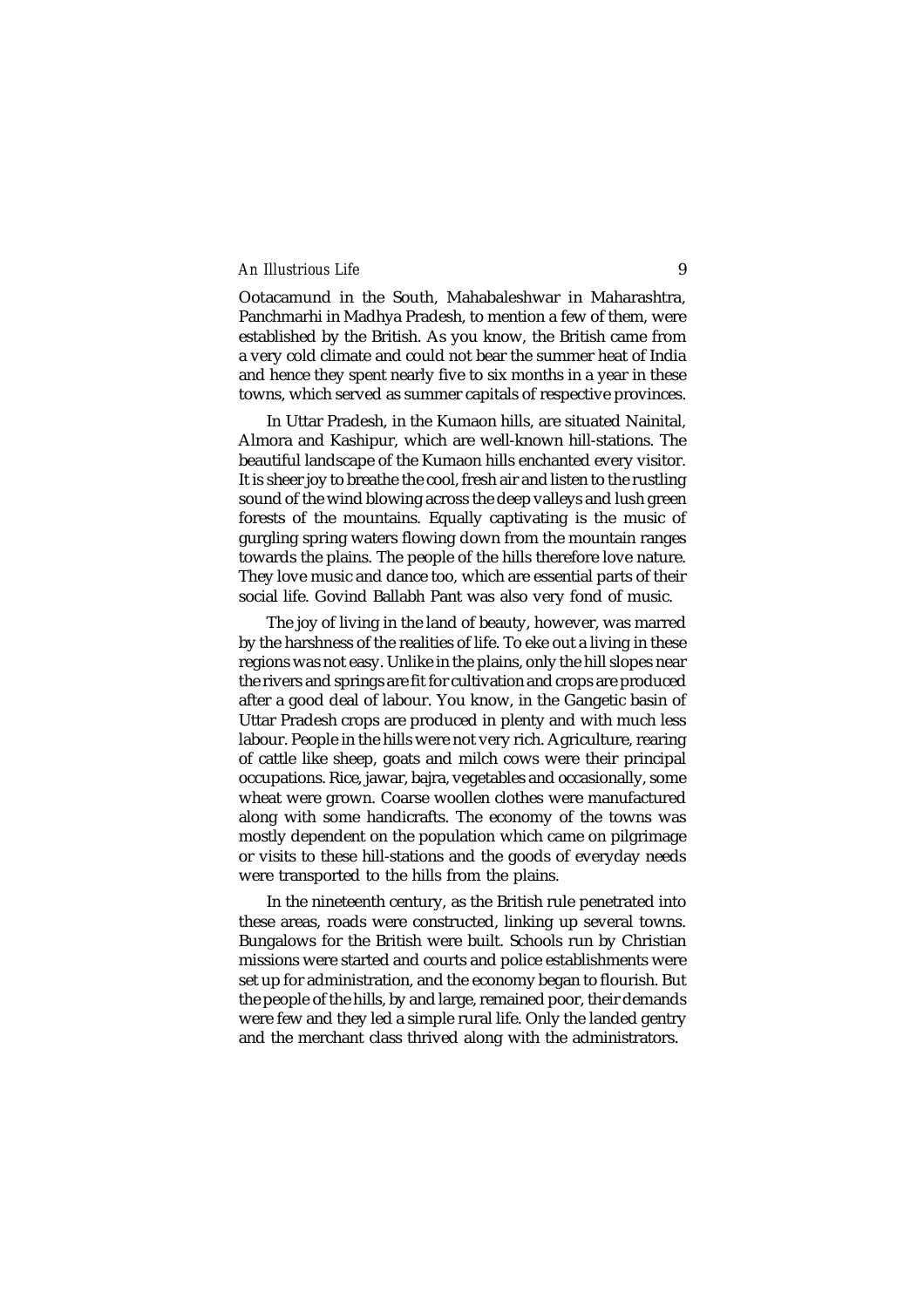As for the ancestors of Govind Ballabh Pant, the story was different. Most of them were able and well-educated according to the standards of those days and enjoyed the patronage of the rulers of the land. In the nineteenth century, when the British ruled over the Kumaon hills, Govind Ballabh Pant's father, Manorath Pant and maternal grandfather, Badri Dutt Joshi, were men of means and held positions of importance in the British administration of Kumaon.

Badri Dutt Joshi, maternal grandfather of Govind Ballabh Pant, was a Sadr Amin and a great confidant of Sir Henry Ramsay, Commissioner of Kumaon. Joshi was a wealthy man and lived in style and enjoyed considerable power in the area. Pant's father was also appointed to a fairly good position in the Almora court, who later rose to be a Revenue Collector, in Kumaon. When he was transferred to Kashipur from Almora, he left behind his wife and the child (Govind) to be looked after by the joint household of Joshi.

#### **Birth and Early Life**

Govind Ballabh Pant was born at Almora, on Sep. 10, 1887. Govind Ballabh was a bright child and learnt his alphabet at home. Till the age of ten, he received education from private tutors, under the care of his maternal grandfather. He was deeply interested in his studies, and through his intelligence, he acquired sufficient mastery in mathematics. In 1897, he joined the Primary School of Ramsay College, Almora. In all his class examinations he did very well, and passed with credits. It is said that the mathematics teacher of his school was greatly impressed by him and whenever the teacher was unable to solve a problem, Govind was called upon to solve it, and however difficult the sum might have been, he always succeeded in his effort.

Govind Ballabh did not play many games himself, but was fond of sports. He would watch others play, and at times, he was asked to act as a referee by his schoolmates. It shows that his friends had faith in his judgement, sense of fairplay and impartiality. Govind loved walking and took to horse riding. In addition, he had a passion for music, which he retained even when he was grown up and studied in the college. He records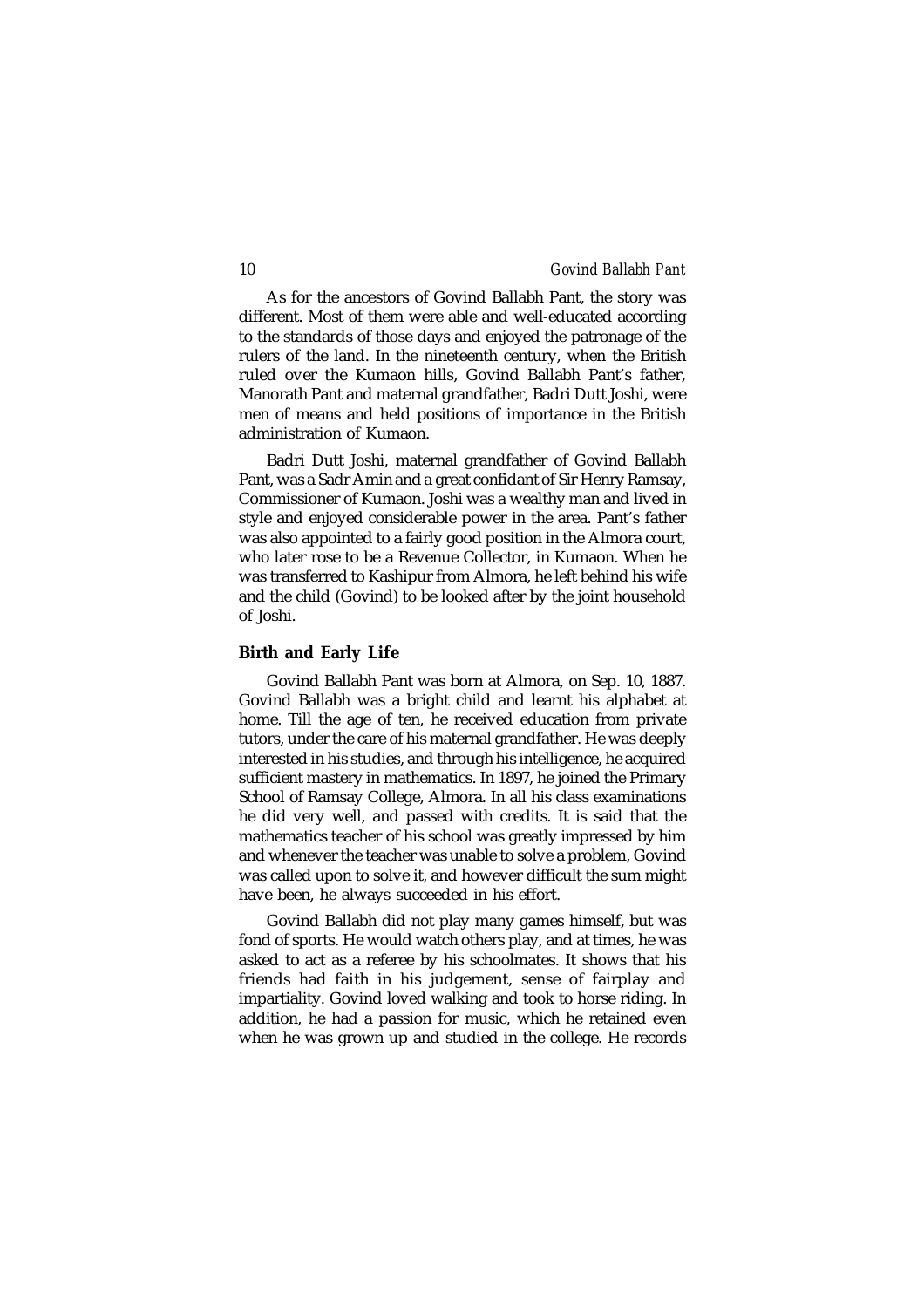in his diary, which he maintained while he was a student at Allahabad University, that every morning he used to practise music at least for half an hour.

He took part in debates in the school and formed a debating society at Ramsay College. Govind, along with a few friends, founded a secret society called Happy Club, where the members discussed politics of the day. The Happy Club was not a revolutionary society, but during those days political discussions were not encouraged by schools and colleges run by the British. Later, when he grew older, he participated in debates held at Almora Akhbar Building. He was a good debater. In the college, he excelled in this skill and was known for his eloquence and oratory full of persuasive arguments.

In 1899, Badri Dutt Joshi died, which was a great shock to the family and specially to Govind Ballabh Pant, who was deeply attached to him, and who had been his mentor and a source of inspiration. With the death of Joshi, the family fortunes also dwindled to an extent.

Occasionally, during these quiet days, some distinguished persons visited Almora and addressed public meetings. Among them were Swami Vivekananda, Motilal Nehru, Dr. Bhagwan Das and Annie Besant.

You have, no doubt, heard the names of these great leaders. Swami Vivekananda was a great religious preacher who attended the Conference of World Religions in America in 1893. There he delivered speeches on the philosophical basis of Hinduism and greatness of Indian culture. The people of the West, who listened to him with great interest, were thrilled and began appreciating Indian culture. Swami Vivekananda was considered as the greatest exponent of Indian religious and philosophical texts. He instilled in Indians a sense of pride in the greatness of India and its culture.

Annie Besant was an Irish woman who joined the Theosophical Society in India and was deeply interested in Indian philosophy, religion and culture. She rose to become an important leader of the Indian National Congress, which demanded freedom for India. She started the Home Rule League, demanding self-government for the Indian people. Motilal Nehru was an eminent leader of the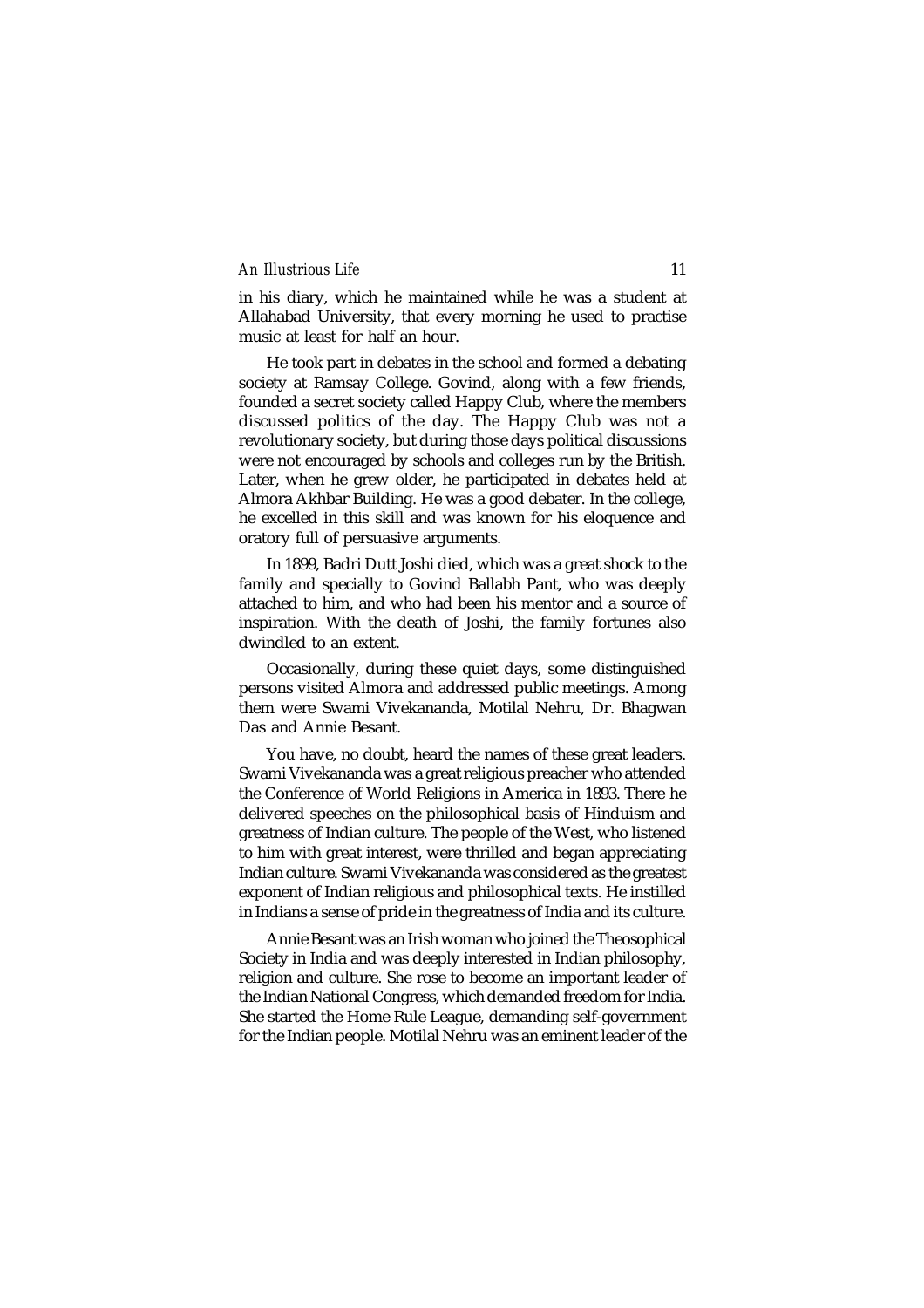Indian National Congress, a friend of Annie Besant, Mahatma Gandhi and other great men of his times, and a renowned lawyer. He was father of Jawaharlal Nehru. Dr. Bhagwan Das was a learned man and a philosopher. He lived in Benaras.

These great leaders inspired the young by their learning, wisdom, idealism, sincerity of purpose and patriotism. Govind was deeply moved by listening to them. He read on a wide range of subjects as a student in Almora. He also read through newspapers with care and discussed topics of interest with his friends. In 1905, he passed the Intermediate examination from Ramsay College, standing 20th in Kumaon, earning a scholarship of Rs. 20 per month. He would have done better in the examination had he not suffered from a heart attack in 1904, at the young age of seventeen.

#### **Childhood**

Since, the father of the child, Pandit Manorath Pant, was in government service in Garhwal district and therefore, was away from his home village. Shortly after the mother moved with the little child and her elder daughter to her maternal village Chakata, near Bhimtal, nine miles from Nainital. His four years were spent in this village, noted for its beauty and sceneries, surrounded by lakes like Naukachiyatal—"the lake of nine corners".

At the age of four he came to Almora to live with his maternal grandfather, Rai Bahadur Badri Dutt Joshi who was Judicial Officer of Kumaon. His father was still in Garhwal, and it was not possible for him to take the family there. He came to Almora often. His maternal grandfather looked after his elementary education.

### **Schooling**

Young Govind showed considerable aptitude for studies at school. He passed his Middle examination in the first division. He also secured a first division in the Matriculation Examination. In his English paper there was a question — "What is a maiden speech?". The boy then little knew that he would often make and hear the maiden speeches. He remembered the some ingenious answers given by the students who answered a maiden speech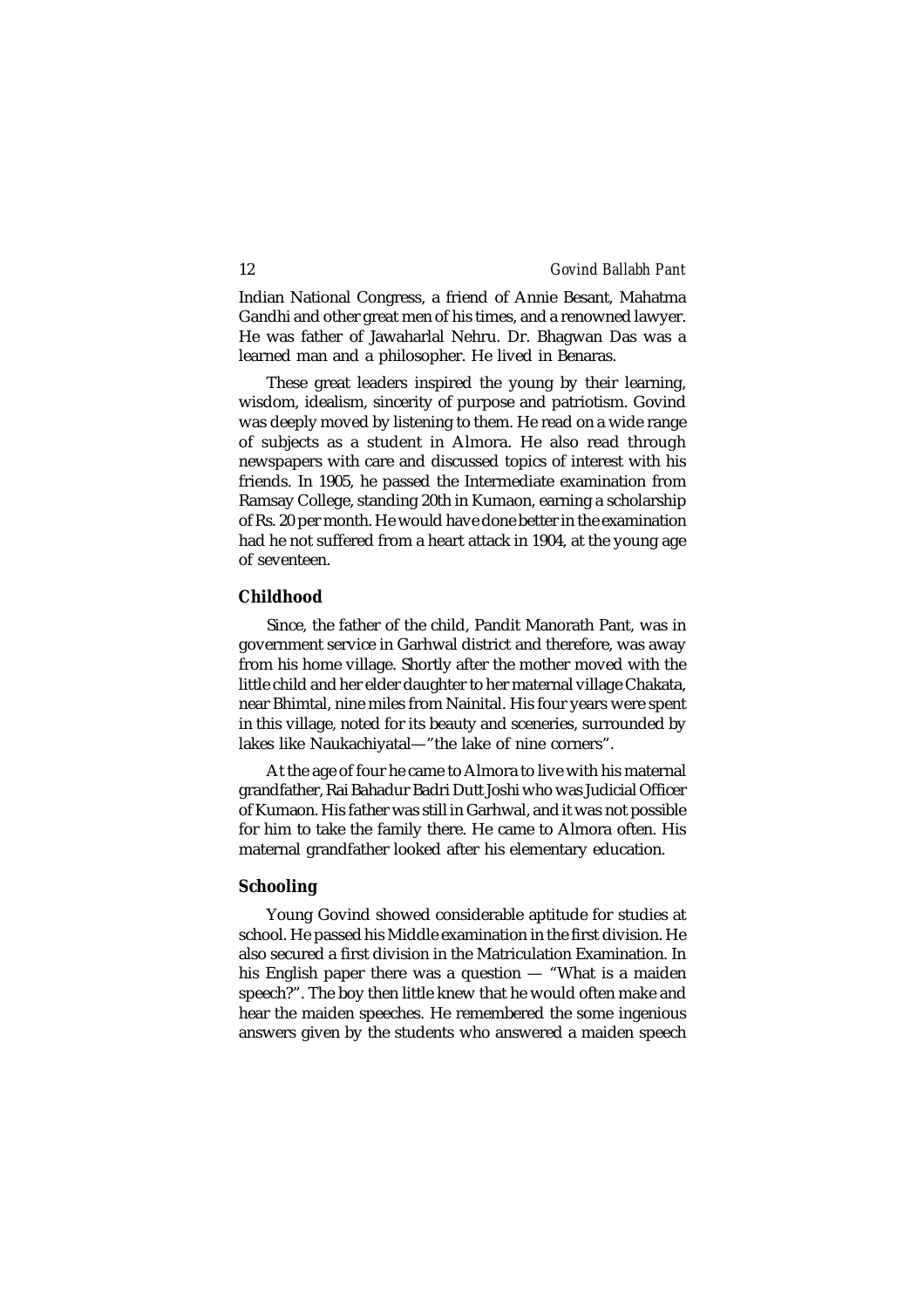as "a female speech," "a speech made by a maid," "a well made speech," "a speech in chaste language," and "a speech as one requiring a great deal of consider.

#### **Secondary Education**

He passed his Intermediate examination in 1905 from the Ramsay College, Almora. This college which has done immense service for the cause of education in the far off hill districts of U.P. was commenced in 1850 by the Rev. J. H. Budden on behalf of the London Missionary Society. In 1871, the handsome building in which it is housed was opened. Rev. E. S. Oakley was its principal and professor of English and many of us read his English text books in our school days. Rathee was the teacher in Mathematics. Pant secured a scholarship in the Intermediate examination and his people decided to send him to Allahabad. In the Intermediate class he was known as Govind Ballabh Maharashtra.

### **Higher Education**

After passing the Intermediate examination, he went to Allahabad and joined Muir College. In the B.A. course he took mathematics, politics and English literature. Professor Cox, who taught mathematics, was attracted by him for his gifts in mathematics.

Allahabad University was one of the finest universities in India. There were only five universities in India then. They were: Calcutta, Bombay, Madras, Punjab and Allahabad. Besides, Allahabad was the capital of Uttar Pradesh. It had a High Court and the legal profession was greatly valued. Eminent lawyers were members of the Allahabad Bar; among whom were Madan Mohan Malaviya, Motilal Nehru, Tej Bahadur Sapru, Sunderlal and a large number of public figures. All of them took part in the Indian struggle for freedom. Govind Ballabh Pant took full advantage of this great opportunity of being a student in Allahabad. He studied hard, but also took part in all kinds of university campus activities.

Allahabad was also a centre of political activity. In 1905, Lord Curzon, the Viceroy of India, partitioned Bengal in two parts on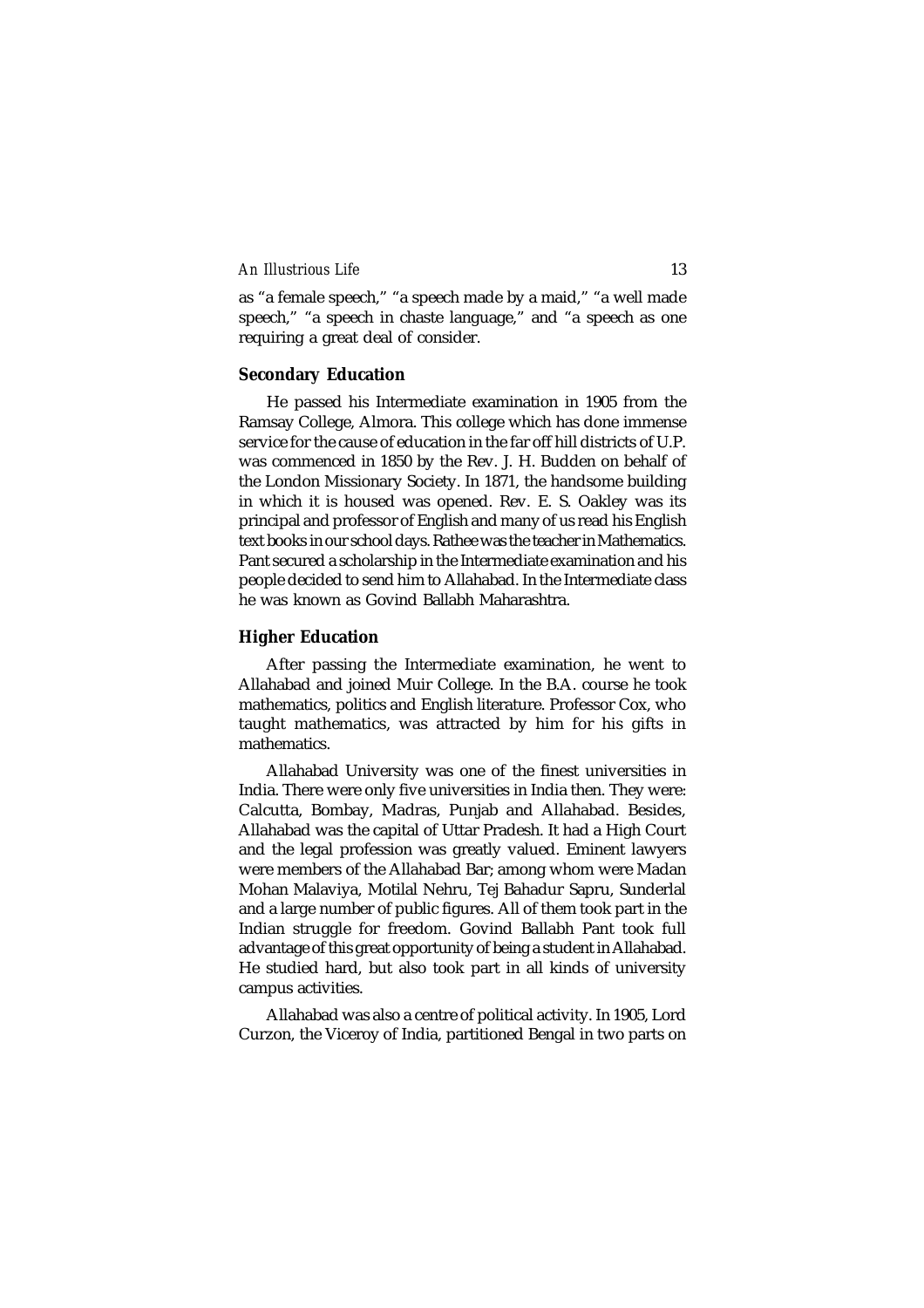communal lines. East Bengal had a Muslim majority, whereas in West Bengal, Hindus were in majority. The partition of Bengal was considered by Indian people as a deliberate attempt on the part of the British government to destroy the unity of Indian people. Partition of Bengal was opposed by the entire nation. Numerous protest meetings, processions and demonstrations, were held in Calcutta and different towns of Bengal. Rakhi was exchanged between Hindus and Muslims as a bond of brotherhood and as a symbol of national unity. The song, *Bande Mataram,* which was prohibited by the government, was sung in every part of the country defying the government orders. People greeted each other with *Bande Mataram.* A beginning in Swadeshi movement was made in Bengal, when British goods were boycotted for the first time.

There was a lot of excitement in Allahabad and Govind Ballabh as a boy of eighteen was deeply influenced by these events. The annual session of the Indian National Congress was held at Benaras in December 1905. Gopal Krishna Gokhale, a member of the Central Legislative Council, was one *of* the most eminent leaders of the time, who presided over the Congress. Govind Ballabh attended the Congress session and served as a volunteer, in spite of his weak Constitution. In 1907, Gokhale visited Allahabad again. A public meeting was held with Motilal Nehru in the chair. The entire community of students of Allahabad University attended the meeting. Govind Ballabh was one of them.

The same year, when the Kumbha Mela was held at Allahabad, he again volunteered for social service. The Congress used to organise such service to help millions of pilgrims who gathered for bathing in the *sangam* of the Ganga, Yamuna and Saraswati rivers. In the evenings, taking advantage of such large gathering of people, the Congress held meetings, and speeches were delivered, exhorting the people to unite against the British rule and fight for freedom. Govind Ballabh made a fiery speech at one of these gatherings and as a result, Principal Jennings of Muir College, issued orders debarring him from taking the examination. Principal Jennings was an Englishman who did not sympathise with Indian aspirations. This upset Govind Ballabh's preparation for his B.A. examination. His mathematics teacher, Prof. Cox, who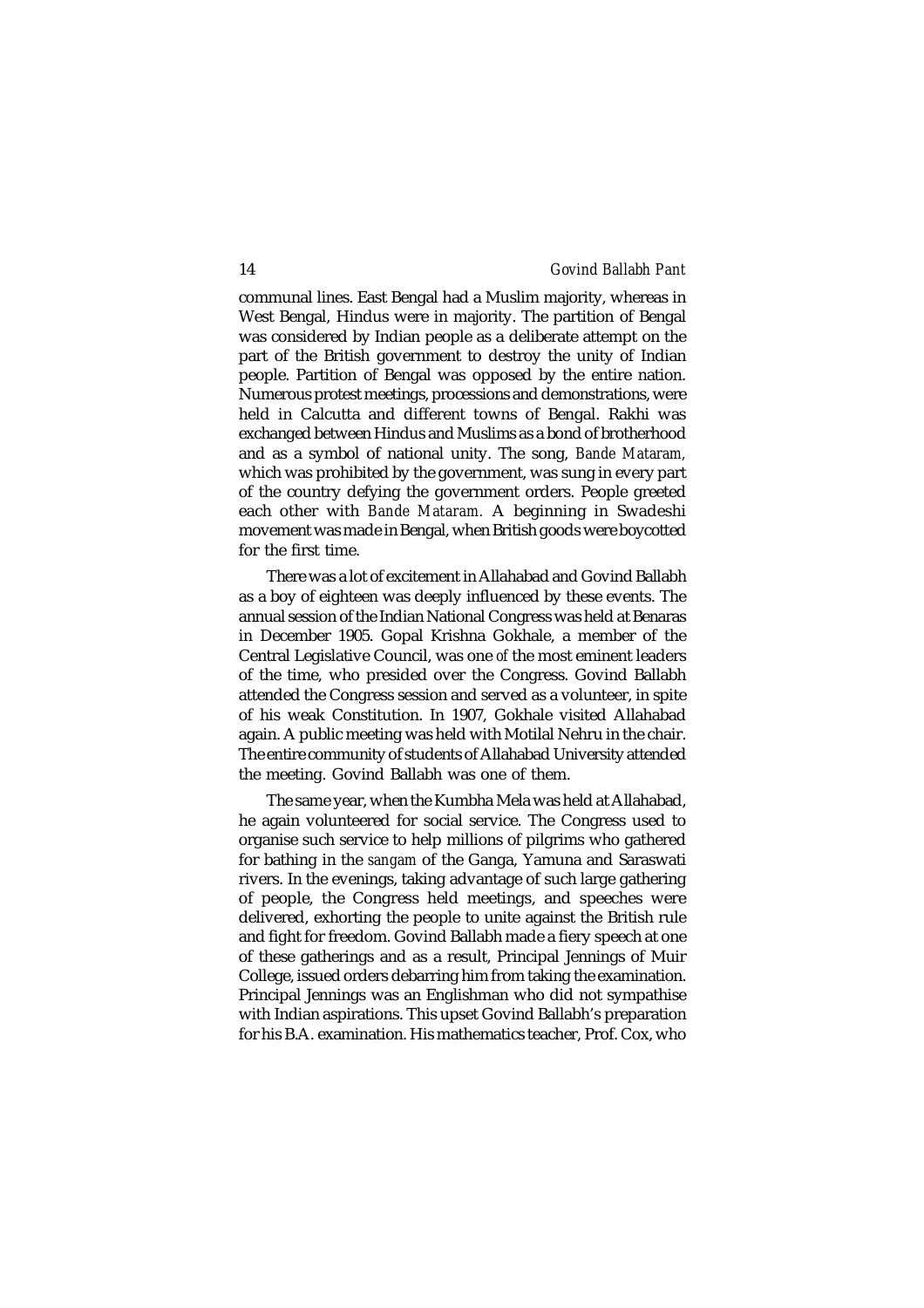was fond of him, intervened and appealed to the Principal to show leniency towards Govind Ballabh and he was finally allowed to appear in the examination. He passed his B.A. examination in the second division.

Soon after, he joined the Law College, which was a part of Muir College itself. Eminent lawyers like Tej Bahadur Sapru and Mohan Lal Nehru were professors of law. Govind Ballabh was a brilliant student of law and stood first in the law examination in 1909, winning the Lumsden Gold Medal of Allahabad University.

During these formative years, he emerged as an all-rounder. He listened to the great leaders of Indian National Congress. He wrote in his diary about their visits to Allahabad University, and noted the names of Lala Lajpat Rai, Surendranath Banerji, Rash Bihari Ghosh, and that he saw Gokhale from close quarters. Madan Mohan Malaviya was another great leader. He founded Banaras Hindu University and started journals and newspapers for political awakening. Thus, Govind Ballabh's training in politics began, while he was still in the college.

He also read widely. In addition to his subject of study, which was Law, he was attracted by the writings of great authors like Tolstoy, Maxim Gorky, Bacon, Emerson, James Mill and John Stuart Mill and other men of literature and science. At the same time, he did not forget reading through the *Rig Veda, Quran* and *Bible,* specially the Sermon on the Mount. He took pride in being an Indian and believed in the composite culture of India.

As has been said, Govind Ballabh maintained a diary, in which he recorded his thoughts and feelings everyday. Only a few diaries of his student days are available. It is interesting to read a page from his diary of February 1908, in which he made the following resolutions: I shall learn at least 15 new notes of music. I shall practise truth and gentlemanliness. I shall write loving letters—to dear ones. I shall not smoke from today.

He wrote about the books which he read, the lessons which he must complete, and many more matters of personal nature, including that he must take more care of his health.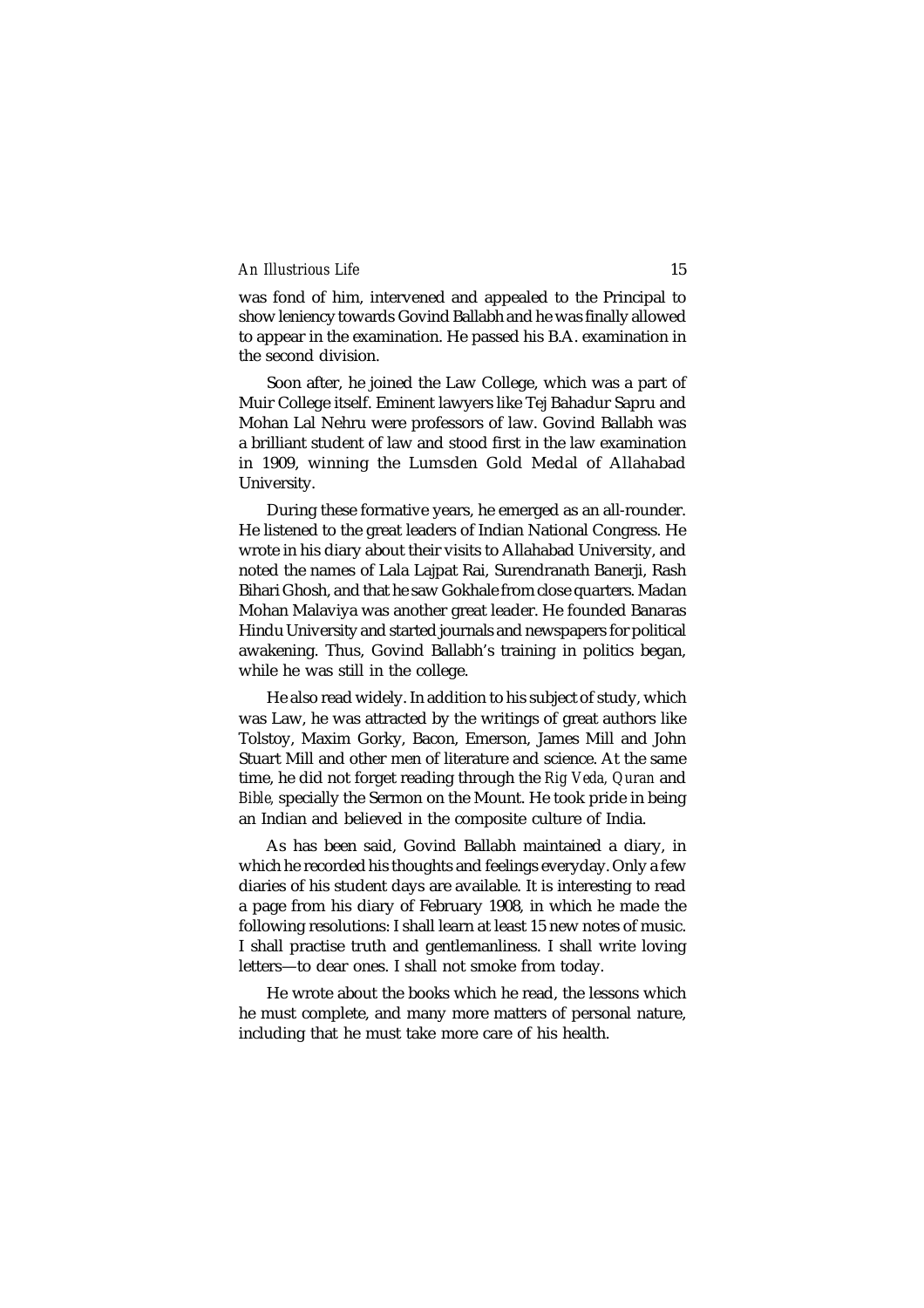It is obvious from the above story that Govind Ballabh had grown as a young man full of idealism and patriotism. His love for the motherland and the society which he decided to serve became deeper and deeper as he grew older. He was a handsome youth, six feet tall, with large eyes and a serene face. With his pleasing manners, he won everybody's friendship. He seldom offended any of his friends in the school or college. He was a young man of great courage.

His life as a young man was rather sad. Yet, he faced life with great courage and strength of will. In spite of socioreligious reform movements and impact of Western ideas, Indian society in the nineteenth century continued to be orthodox in its attitude to social problems. Practices like child marriage were prevalent and children often at the age of ten or twelve were married. Govind Ballabh was married in 1899 at the age of twelve. In 1908, when he was about 21 years old and still studying at the college, Govind Ballabh became the father of a son. Within a few months, however, the child died and soon after his wife also expired.

These happenings were normal in those days. There were not many hospitals or qualified doctors. In small towns and hilly areas, the condition was even worse. The British government in India, being a foreign government, was interested in the collection of revenue and maintenance of law and order. It was not a welfareoriented state. Disease, epidemic and famines ravaged many parts of India from time to time and millions of people died of cholera, smallpox, plague, malaria and influenza. Floods and droughts also took their heavy tolls. It is, therefore, no wonder that mortality among children and women was very high. In India today, the conditions are different. We are a modern nation. Application of science in agriculture and industry has brought prosperity to people. Medical facilities have reached literally every home. Education has transformed the people's attitudes to life. But the story of the Indian society of the last century was depressing.

Govind Ballabh was persuaded to marry again in 1912. In 1914, his wife gave birth to a son, but both of them died within a few months. You will notice, that there was so much unhappiness in the life of young Govind Ballabh Pant. His father died of cholera in 1913 at the age of 46. His sister became a widow at a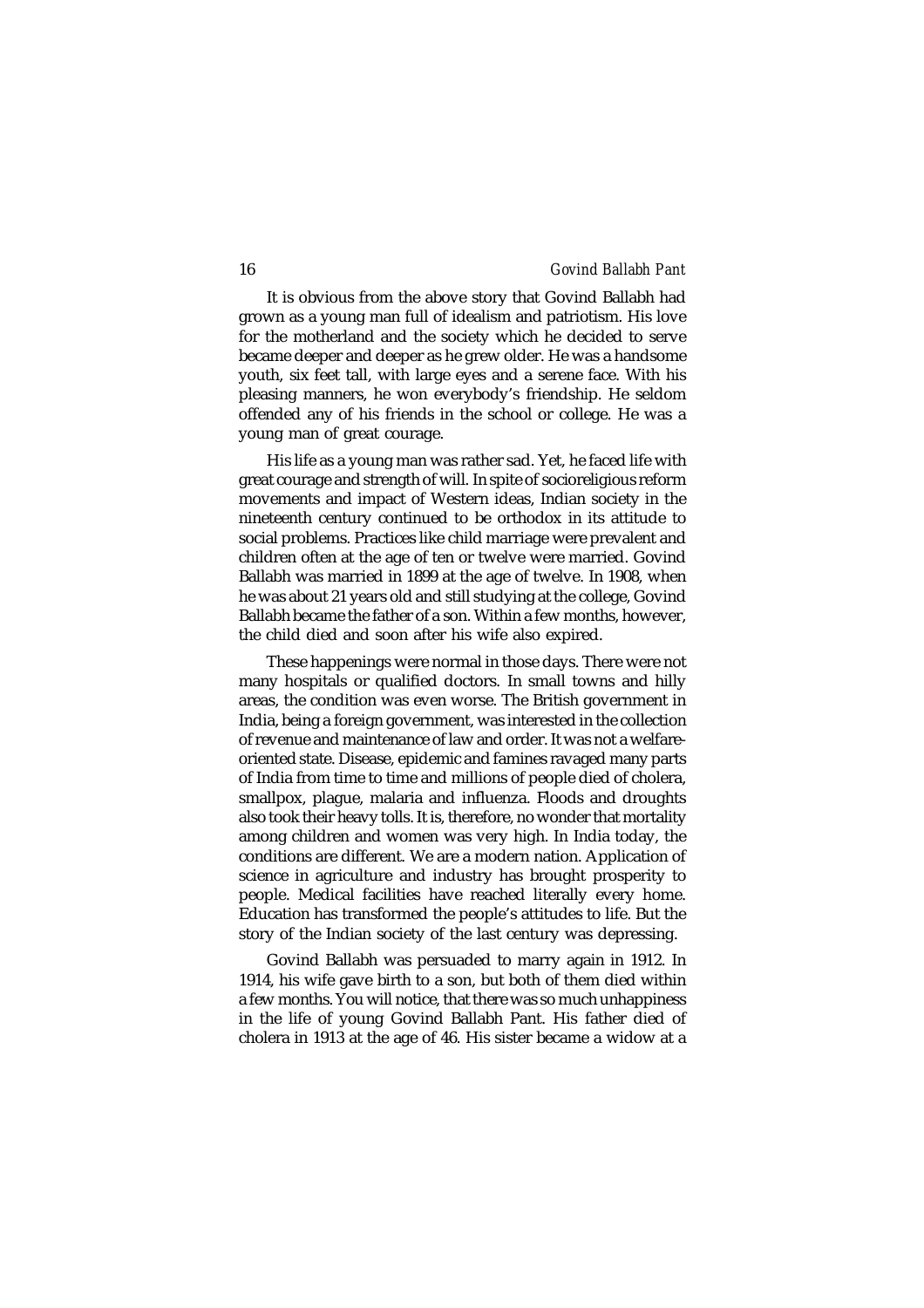young age. In a few years he lost his mother also. Before her death, she persuaded Govind Ballabh to marry again. He remarried in 1916. Fortunately, from this marriage, three children were born; one of them Krishna Chandra Pant, was a Cabinet Minister at the Centre. Govind Ballabh had suffered from a heart attack in 1904 when he was just a boy of 17. Although he recovered from the attack, he continued to complain of chest pain. In 1909, he fell from a horse. This caused him a serious injury, and the pain in the back never left him. In 1928, during the Simon Commission demonstration at Lucknow, he received lathi blows on the nape of his neck, and the back and shoulders. As a result, he suffered from pain in the neck and the back throughout his life. He narrowly escaped direct lathi blows on his head. If he had received one, he might have met with the same fate which awaited Lala Lajpat Rai. Lala Lajpat Rai died in 1928 as a result of lathi blows received during the Simon Commission agitation at Lahore. In spite of these mishaps, personal bereavements and sufferings, Govind Ballabh remained a cheerful man, maintaining a robust sense of humour and continued to perform his duties as a student with a sense of dedication. Indeed, these adversities made him a braver man and he pledged himself to serve his motherland with greater determination and devotion.

India is one country. The apparent variety in its culture, and diversity in its customs have always been beautifully and organically linked together. This bond of oneness has to be strengthened and developed.

### **Allahabad University Days**

"Allahabad has always held a position of unsurpassed eminence in the annals of our country. Several of our foremost leaders were born here. Jawaharlal Nehru, the idol of the people, who is steering the ship of State with consummate skill against many opposing forces also has his home in Allahabad. Allahabad has seen the synthesis of the culture of India from the days the Aryans settled here. Prayag, 'the place of sacrifice,' has fully maintained its traditions by its varied and great sacrifices on the altar of freedom. Here we have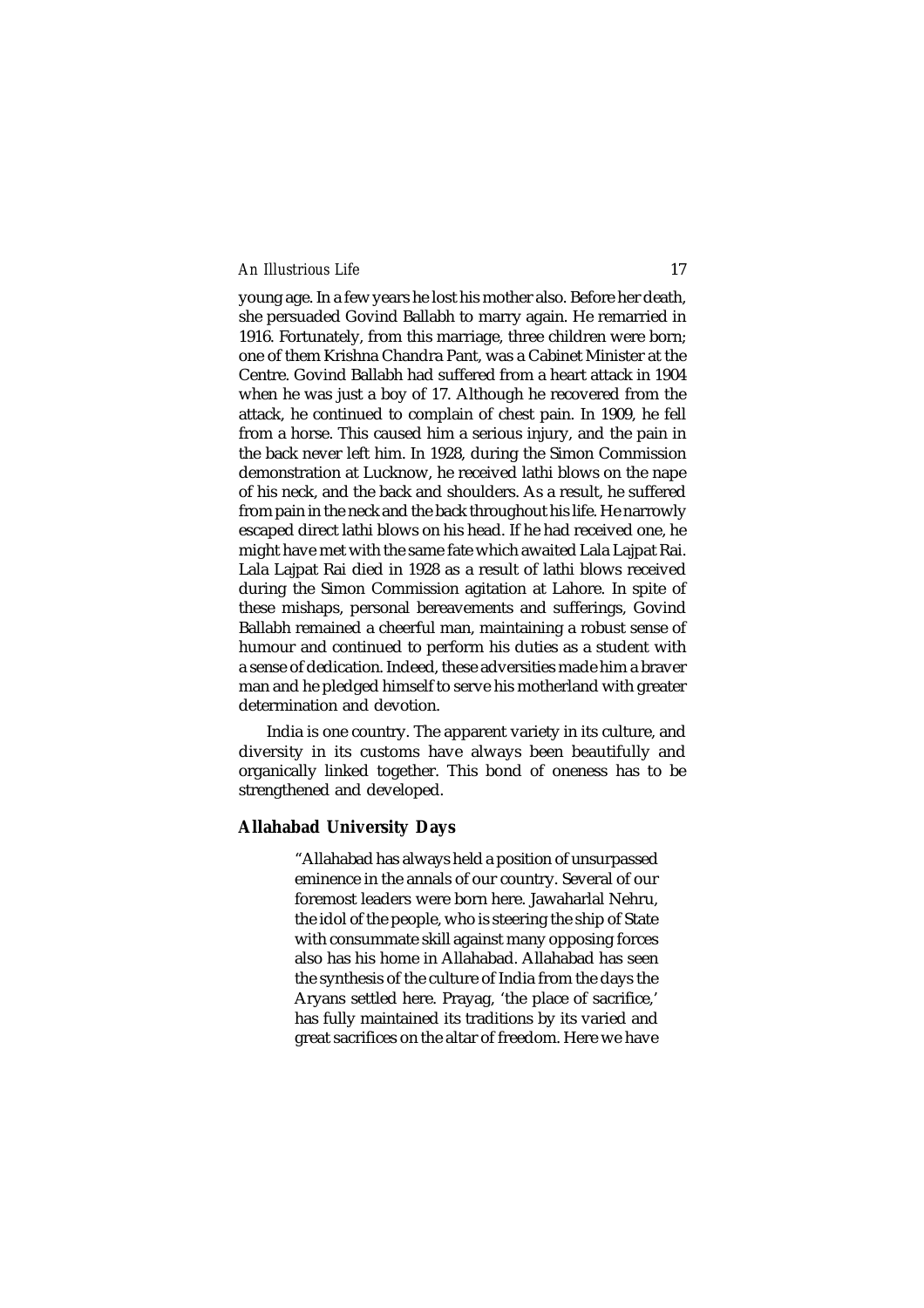a number of great relics, full of archaeological interest and importance. Just close to us is the Bharadwaj Ashram, the hermitage where thousands of years ago Rishi Bharadwaj entertained Ram and Lakshman. There within the fort founded by Akbar on the banks of the Ganges and the Jamuna stands the pillar of Ashoka. And not far from it one sees what is known as the Proclamation Pillar. These monuments remind us of the various epochs of India's history and embrace within their compass the myriad events and happenings of several centuries."

In the year 1905 when Pt. Pant was nearly eighteen years of age, he went to join Muir Central College of Allahabad for further studies. The College was one of the premier constituent colleges of the Allahabad University. It was founded in 1870-71 by Sir William Muir, built in a modified saracenic style. Jennings was the Principal of the College who continued upto 1913. Pant had Mathematics and Politics with English as his subjects. Randle and A.C. Mukerji were his teachers in English and Homersham Cox and Umesh Chand Ghosh in Mathematics. Cox who died in 1918 was not only a mathematician of very exceptional capacity but also brought an incisive mind to bear on all questions affecting the University. The teachers were of high character and influenced students greatly.

Student Pant got a room in the Macdonell Hindu Boarding House. It was then built by the efforts of Pt. Madan Mohan Malaviya. He took great interest in the welfare of the inmates of the hostel. Now this Hostel is named after Malaviyaji and has been converted into a Tutorial University College, the opening ceremony of which was performed by Pt. Pant in 1949. The students had the opportunity to meet Malaviyaji at his house. He used to come to the Hostel very frequently. Thus the students were influenced and inspired by his lofty idealism, his highly critical and cultivated mind, by his noble example and precept.

Forty years later at the death of Malaviyaji, speaking in U. P. Assembly Pt. Pant with tears in his eyes in a reminiscent mood paid the following respectful tribute: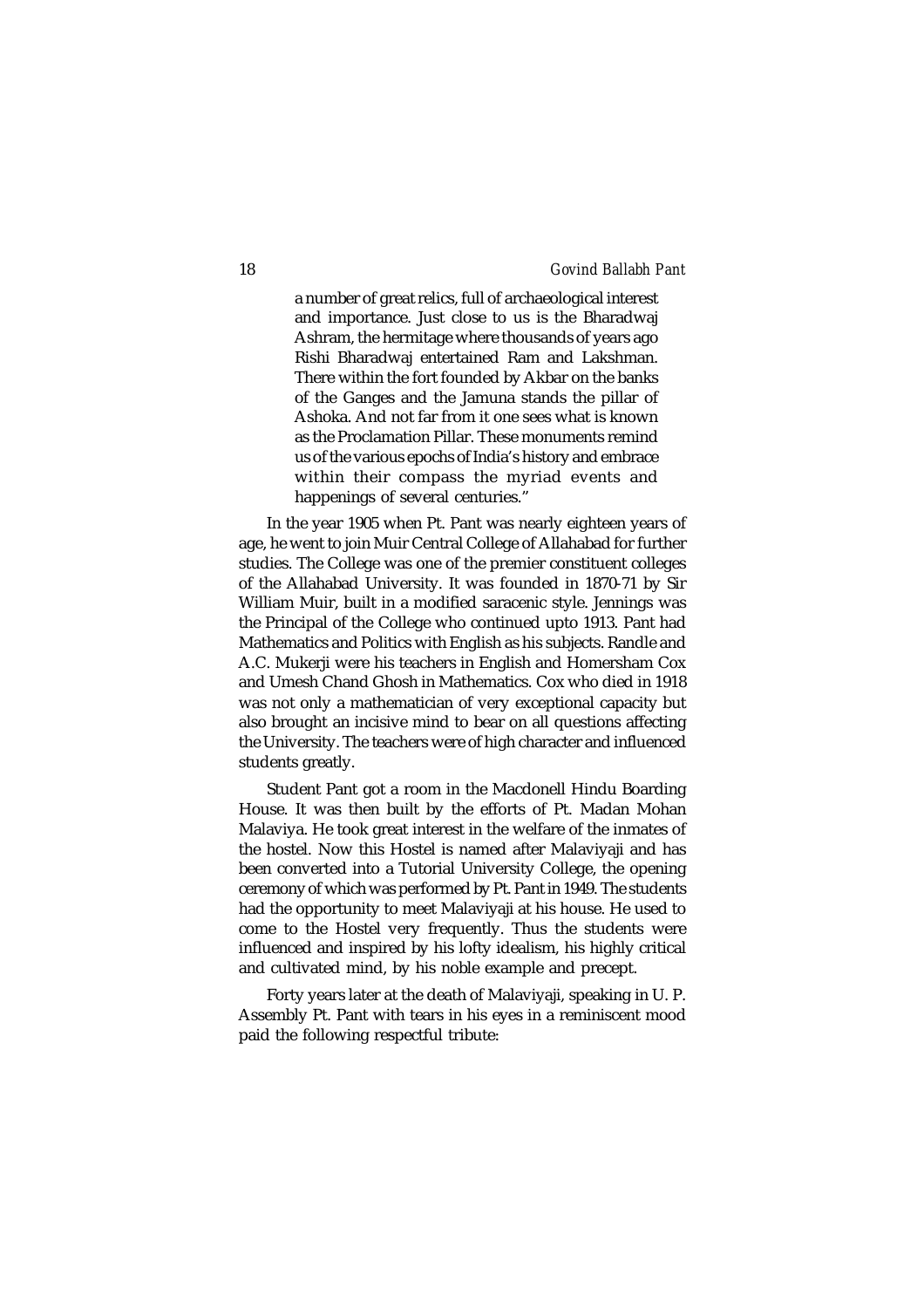"It is difficult for me to pay my humble tribute to the memory of the late Pandit Madan Mohan Malaviya, one of the greatest of men ever born and one at whose feet I received my first lesson in public life. He was one about whom one could say that the elements combined to invest him with a perfect personality. In him were combined all those virtues which go to make a man a gentleman and a great man. He devoted more than sixty years of his active life to the service of the people of this country. Every minute of his existence was dedicated to the betterment of the lot of the people of India as a whole. He combined in himself gentleness with firmness. He was pure in thought, pure in mind, pure in character, pure inaction and pure in behaviour. If there was anyone about whom one could say that he never consciously did anything wrong, it was, I believe, revered Pandit Malaviya. He represented and embodied in himself the ancient culture of this land in all its richness and all its varieties. Though orthodox in his views, he was never sectarian nor narrow minded. He possessed the most liberal outlook and overflowed with that milk of human kindness and sympathy which one rarely finds in human nature. He was a doughty fighter in the cause of *Swaraj* and independence. There was no good cause which did not receive his loving assistance and sympathy. Where he did not work himself actively he placed those who wanted to work in a good cause. Neither the young nor the old had ever any dread of that great man and they all approached him. Even the students of schools and colleges approached him as one would have approached one's own father and they never met at his hands anything except affection and kindliness. He was a great orator and his silver tongue oratory was the byword not only in our land but also in countries outside. He was of the sweetest of men endowed with that reasonableness and regard for other men's point of view which marked a cultured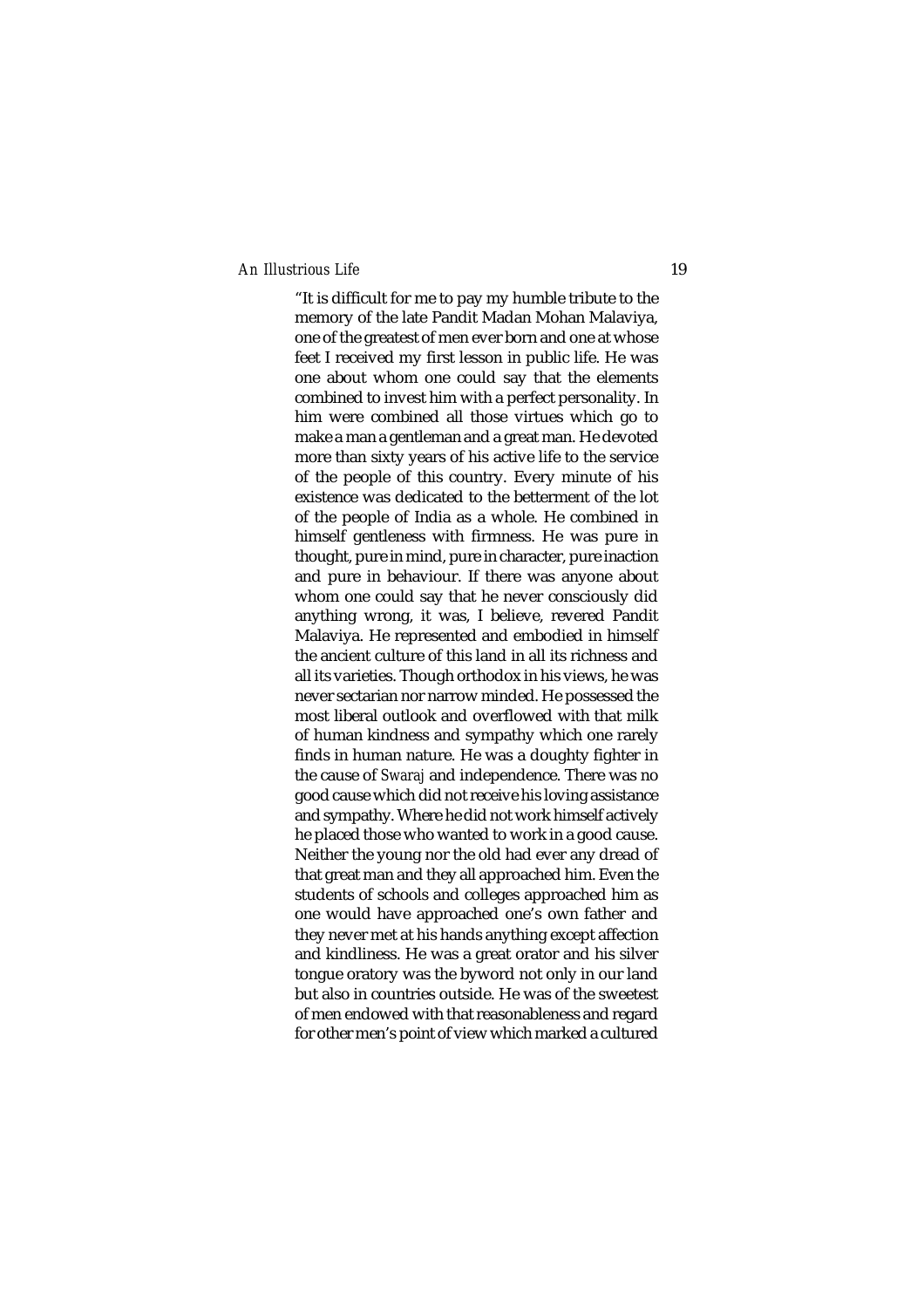man from a fanatic. He had that profound faith in the destinies of our country which ever made him a robust optimist even in the midst of dense gloom. He devoted his talents exclusively to the service of others; his activities were not confined to the political field alone. His name will ever be enshrined in the history of this country as one of the most distinguished architects of modern India. He built up many institutions but one which claimed most of his attention in the latter part of his life is the Banaras Hindu University which will be a monument of his energy, his zeal, his patriotism, his constructive genius and the influence which he commanded over all sections of the people in this country. I find it difficult to say more about him. In fact I had to exercise a great degree of restraint on myself in order to be able even to utter these few words. His soul will ever be there to inspire us and with his blessings we will soon achieve the goal for which he worked, for which he lived and for which he died."

The minds of the people were agitated on the Bengal partition issue. Seventh August 1905 was observed for boycott of foreign goods and the students at Allahabad had taken enthusiastic interest in it. The 21st session of the Indian National Congress was held at Banaras in December 1905 under the presidentship of Gopal Krishna Gokhale. Student Pant went to Banaras to attend the Congress session as a volunteer. This was the first occasion of his life to witness such a political gathering, and it influenced his young mind. The feelings of that time were aptly mirrored in the introduction to the proceedings of the Banaras Congress Session published then. It said "India was declared to be distracted, discontented, despondent, the victim of many misfortunes, political and others."

Gokhale came *to* Allahabad in February 1907 when Pant was in the B. A. final class. He addressed a public meeting which was presided by Pt. Motilal Nehru. Gokhale spoke for more than an hour on the work that lay before them. The speech had a profound effect on Pant. He mentioned it twenty years after in his address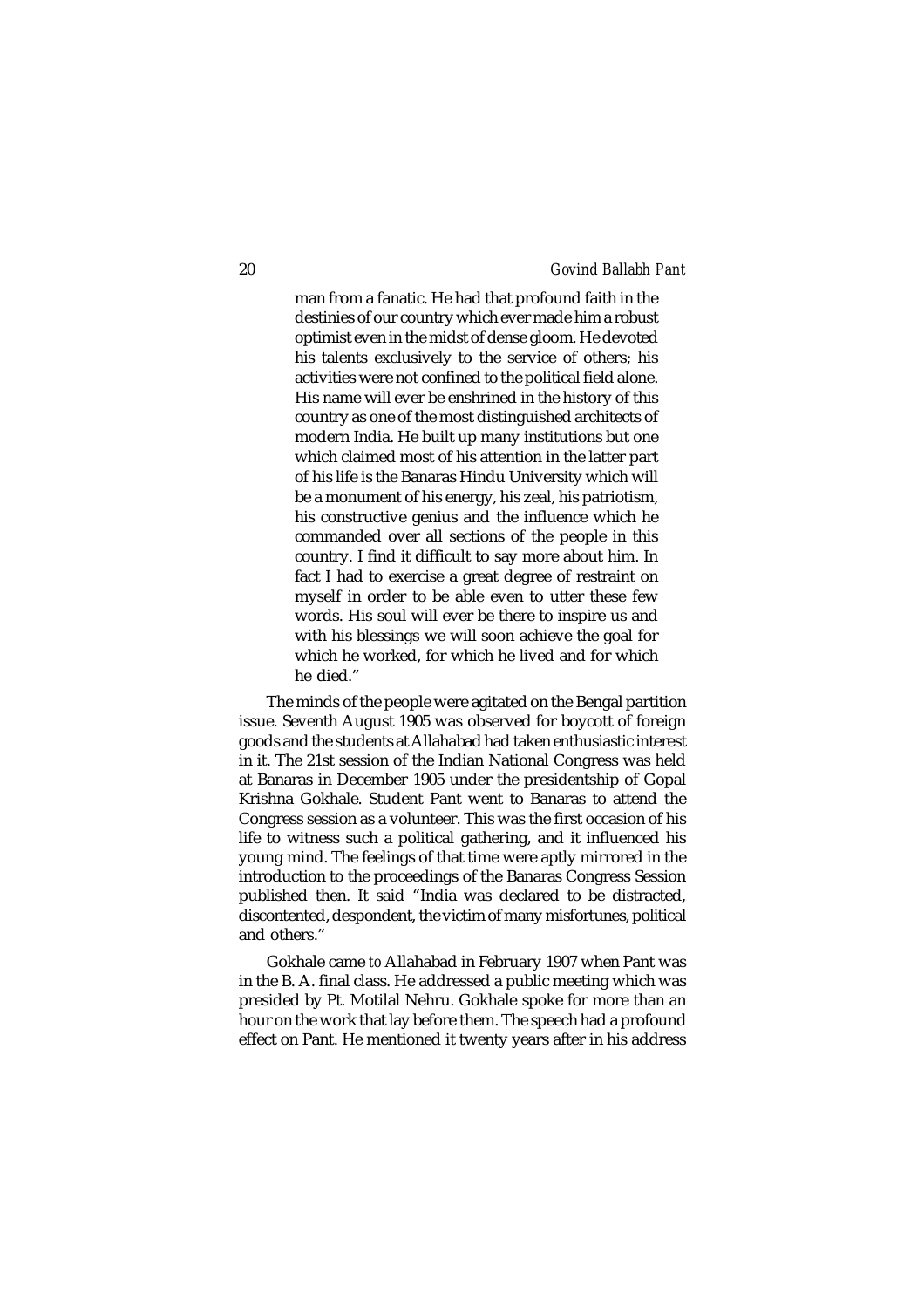at the U.P. Political Conference in 1927. In his speech Gokhale had advised that the service of the motherland should become a great and overmastering a passion and that young men should give up all thought of personal advancement and devote themselves in the spirit of sacrifice to the service of the motherland. Pant decided to carve out an independent profession for himself. The wish of his elders was that he should become a deputy collector but he pressed to be a lawyer. He began public speaking outside the princints of the University. He made speeches at the Kumbh Mela. The university authorities took a serious view and disallowed him to take the examination. He thought that a year was lost but due to the intervention of prominent persons he was permitted at the last moment.

He joined the LL.B. class in 1907. The Law Department of the Muir Central College was converted into the School of Law of the Allahabad University, and his was the first batch. Prof. R. K. Sorabji was its principal. Dr. M. L. Agrawal, afterwards an authority on U.P. Tenancy Law, Mohanlal Nehru were the teachers. Sir Tej Bahadur Sapru was also on the teaching staff for some time. He stood first in Law final examination and was awarded Lumsden Gold Medal.

He took a leading part in the debates. He spoke without a trace of nervousness and in a convincing manner with apt quotations. He quoted from memory.

The study of mathematics made him an exact man. It gave him a good mental training for his later life. He swayed the young audiences—as he has clone afterwards— to his point of view. He participated in a debate expressing the view that India's financial condition had deteriorated under the British rule. Prof. Sorabji while addressing the gathering in the course of his concluding observations, complementing student Pant on his magnificent performance, remarked that one day Pant would be the Premier of India. This was said 45 years ago when no one could visualise that one day India would attain that status. How true proved the prophecy of Prof. Sorabji, made at a time when the horizon of Indian political scene was so hazy.

This was a happy period of his life. The Allahabad years were among the richest. He while inaugurating the Allahabad University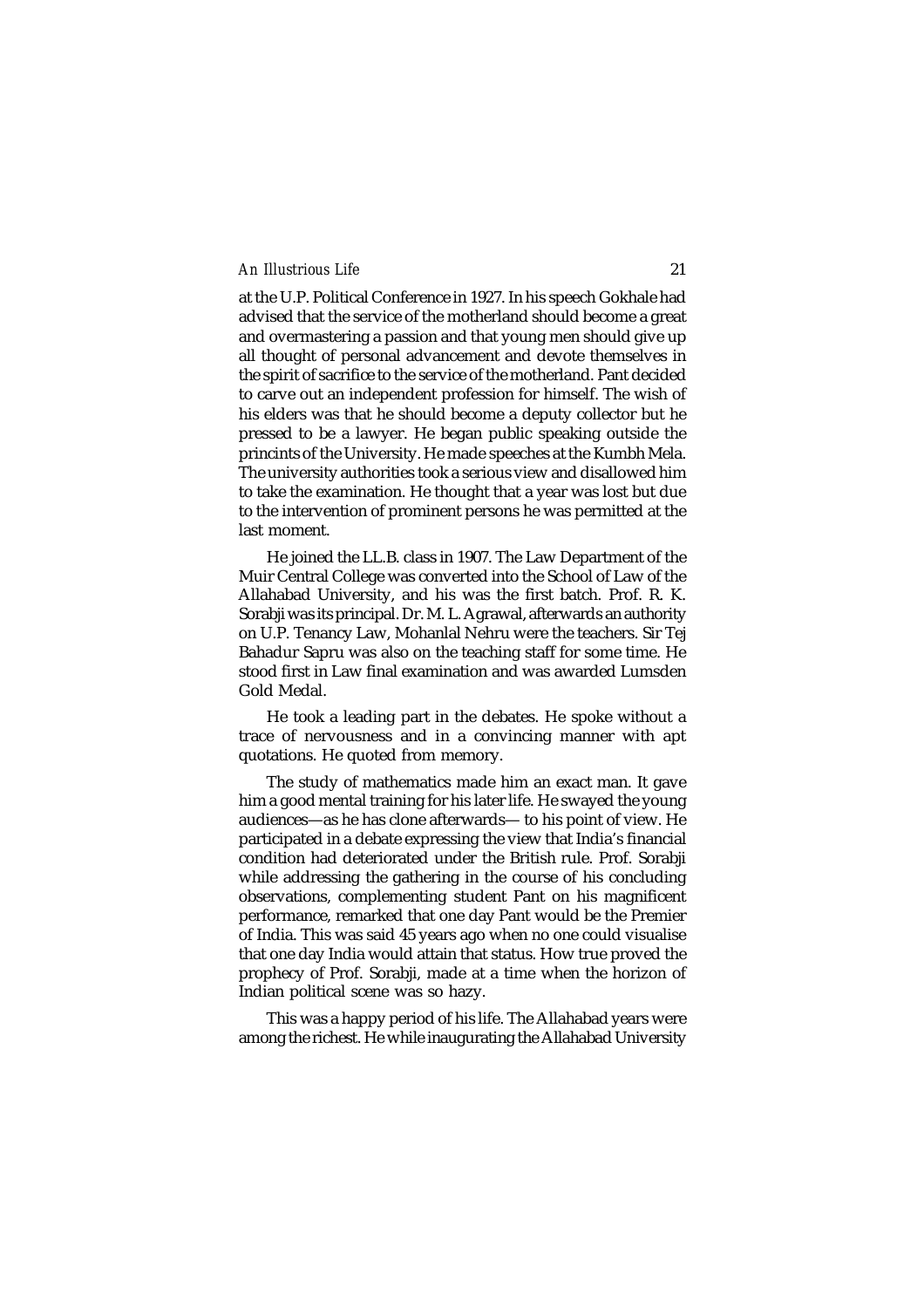Law Society in November 1949 recalled some events that took place nearly 40 years ago. He pointed out that when he was a student of law, the Law College had no building of its own. Law classes used to meet in one of the quarters of the Muir Central College. They had also no hostel of their own, but used to live in a house on the Katra Road which had been converted into a hostel now. He said that they lived in hard times; but the circumstances in which they worked had at least one merit. They had to be hardy and they had an atmosphere of a public school. He added:

> "I wonder if any other institution has ever enjoyed that spirit of comradeship, mutual trust and the *espirit de corps* which was our good luck to enjoy in those days. We realised that man lived not by bread alone. Those were pleasant days and in universities then they enjoyed that vivacity, that vitality, that vigour which perhaps one did not enjoy at least to the same degree today. We worked with labour and with faith and we enjoyed life in a wholesome manner— in a manner which tended to help us and which enabled us to help others then and possibly later. The College in which we had our education does not exist anywhere in brick and mortar today. I am not sure if the environment;, the spirit and the atmosphere, which we had then, are now really permeating the precincts of the Law College."

> "If I were asked," continue Pandit Pant, "which were the best moments of my life, I would say that barring the time I spent in prison, the most useful and constructive part of my life was in the Law College."

A mention may be made of Pant's contemporaries at the Allahabad University College. Sri Purushottam Das Tandon who had graduated in 1904 was in the College for M.A. Dr. Kailash Nath Katju, who was senior to him by one year, later, Chief Minister of Madhya Pradesh, was the Minister of Justice in his first Cabinet in 1937 and also in the second Cabinet in 1946. Har Govind Pant who afterwards became the Deputy Speaker of U.P.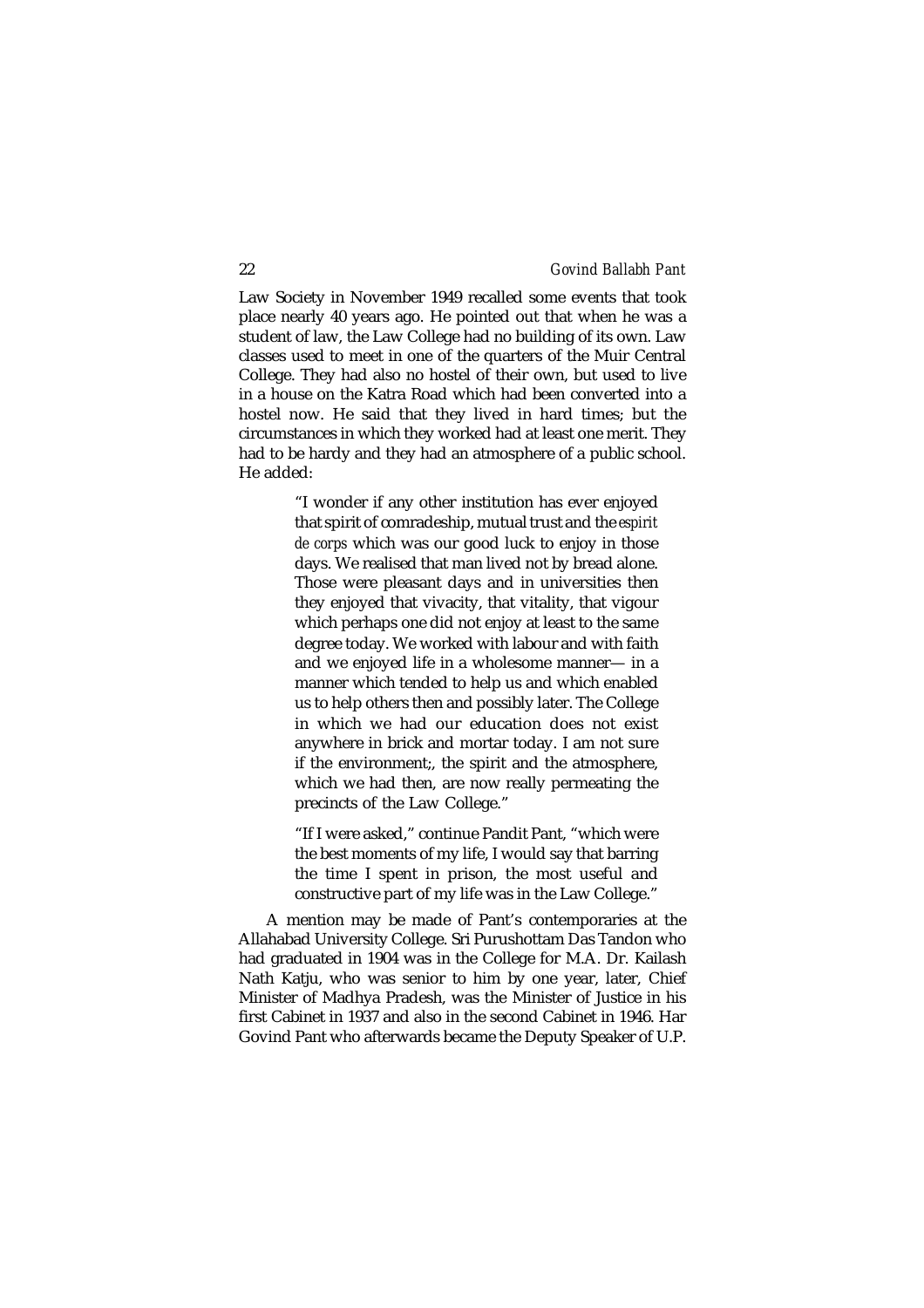Assembly and died of food poisoning in 1957 when he was M.P. was all along with him. So was Acharya Narendra Dev and Fazl Ali.

Student Pant was a voracious reader. His speed of reading was high and he thoroughly grasped the subject. Bankim Chandra Chatterji's famous novel 'Ananda Math' (Monastery of *Joy)* created a great impression on him. Though written many years previously then became the most widely read book and several translations of it appeared in English and other Indian languages. The famous song 'Bande Matram' in this book became so popular that it came to occupy the place of a national anthem and many sacrificed their lives for it. In July 1952, Pandit Pant was in Dehradun for a holiday when he saw the film based on the novel 'Ananda Math' and was taken to those old days when it inspired him.

To create a patriotic sentiment among the younger generation Joseph Mazzini was put as the ideal of the Indian patriots. His writings were read with great interest. He was the symbol of the downtrodden races, who exhibited in his own life; and character an example of heroic self-sacrifice, of noble self-endurance, of burning love for mankind and of steadfast hatred for tyranny.

He devoted much of his time in reading outside books. He had read the works of Digby, Dadabhai, Ramesh Chand Dutt, Ranade, Spencer and Mill. He liked the novels of Dickens, Thackeray, Scott and Marie Corelli. Mill's works like 'Liberty' and 'Subjection of Women' had effect on his views. He once quoted Mill in the course of a debate: "The Government of a people by itself has a meaning and a reality; but such a thing as government of one people by another people does not, and cannot, exist. One people may keep another for its own use, a place to make money in a human cattle farm to be worked for the profits of its own inhabitants."

Mill's essay on Liberty was a manifesto against despotism of all kinds and was one of the most eloquent and persuasive arguments ever written for social and political freedom. His whole outlook was guided by this noble essay.

In 1947 the Diamond Jubilee of the Allahabad University was celebrated with great enthusiasm.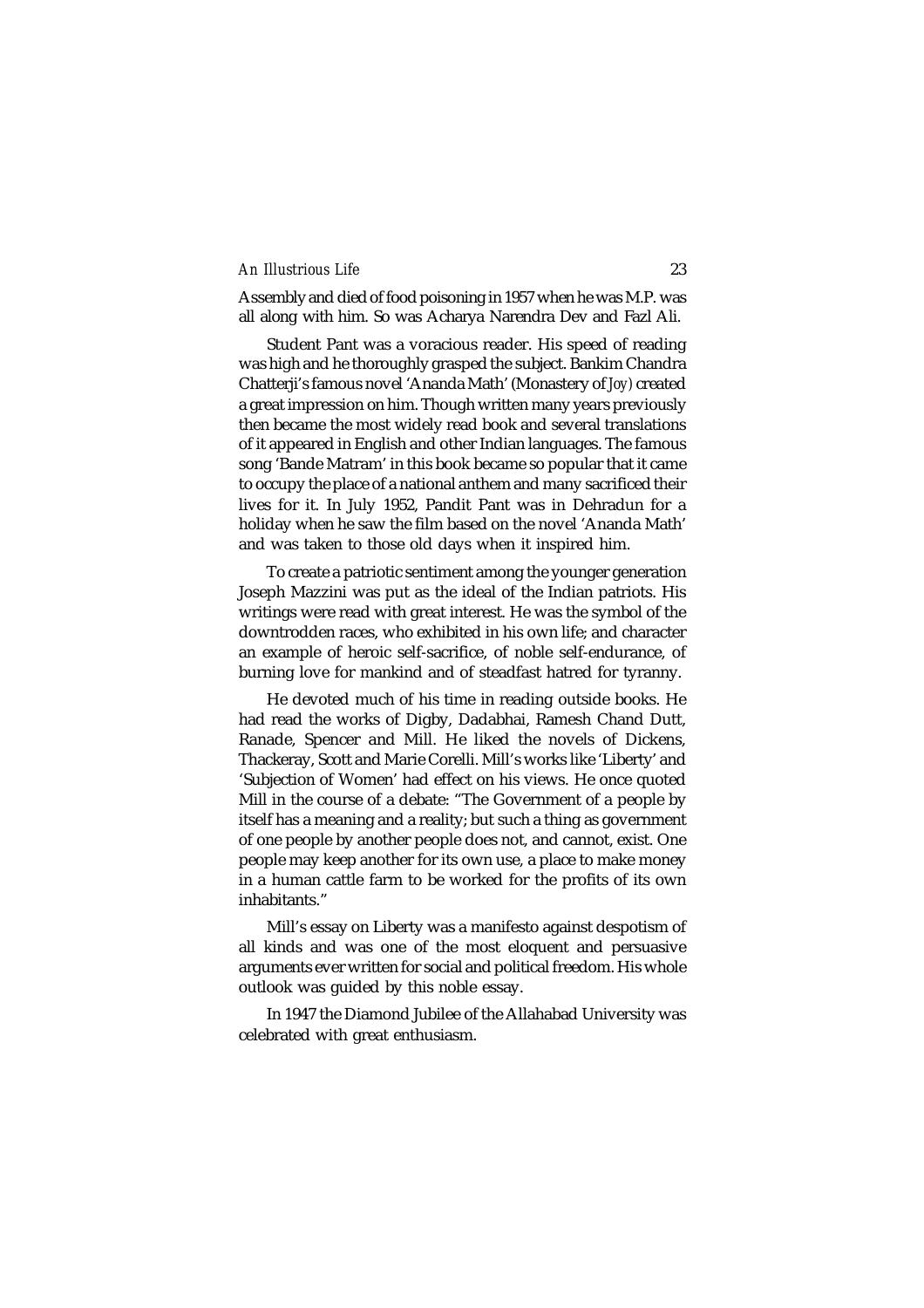The degree of Doctor of Laws, *honoris causa* was conferred on Pandit Pant. The following citation was read by the Dean of the Faculty of Law:

> "I present to you the Hon'ble Pandit Govind Ballabh Pant, a distinguished graduate of the University. He has been a foremost figure in the country's public life. He was the first Premier of the United Provinces and successfully demonstrated that skill in debate can be combined with skill in administration. He is firm without obstinacy, and gentle without being weak. He is held in high regard even by those who differ from him for his uprightness, for his unrivalled mastery over the intricacies of Indian finance and for his leadership."

On January 28, 1949, at the Special Convocation of the Lucknow University Pandit Pant was lustily cheered by the young audience when he was presented to take the degree of Doctor of Laws. The cheers were the loudest; and it was an indication that in how great esteem he was held by the people and the youth of the country. H.E. Shrimati Sarojni Naidu, Chancellor of the University, who presided, and it was her last public appearance, speaking of Pandit Pant said that she was reluctant to pay any compliments "for if I begin praising my Premier, it will be offering bribes." She described him as the living symbol of vigilance, and added that "he is the jewel among the Premiers."

Pandit Pant was described in the citation thus:

"His independent spirit could not remain restrained within the narrow confines of success at the bar, and the call of the service and sacrifice for the motherland found him in the forefront of the battle for freedom. The battle is won, but the triumph has brought him no rest. He bears unwearied on his massive shoulders the burden of the biggest province which is grateful to him for his exclusive devotion to it. He is a highranking statesman, a great financial expert, and is unrivalled as a parliamentarian. Calm in the midst of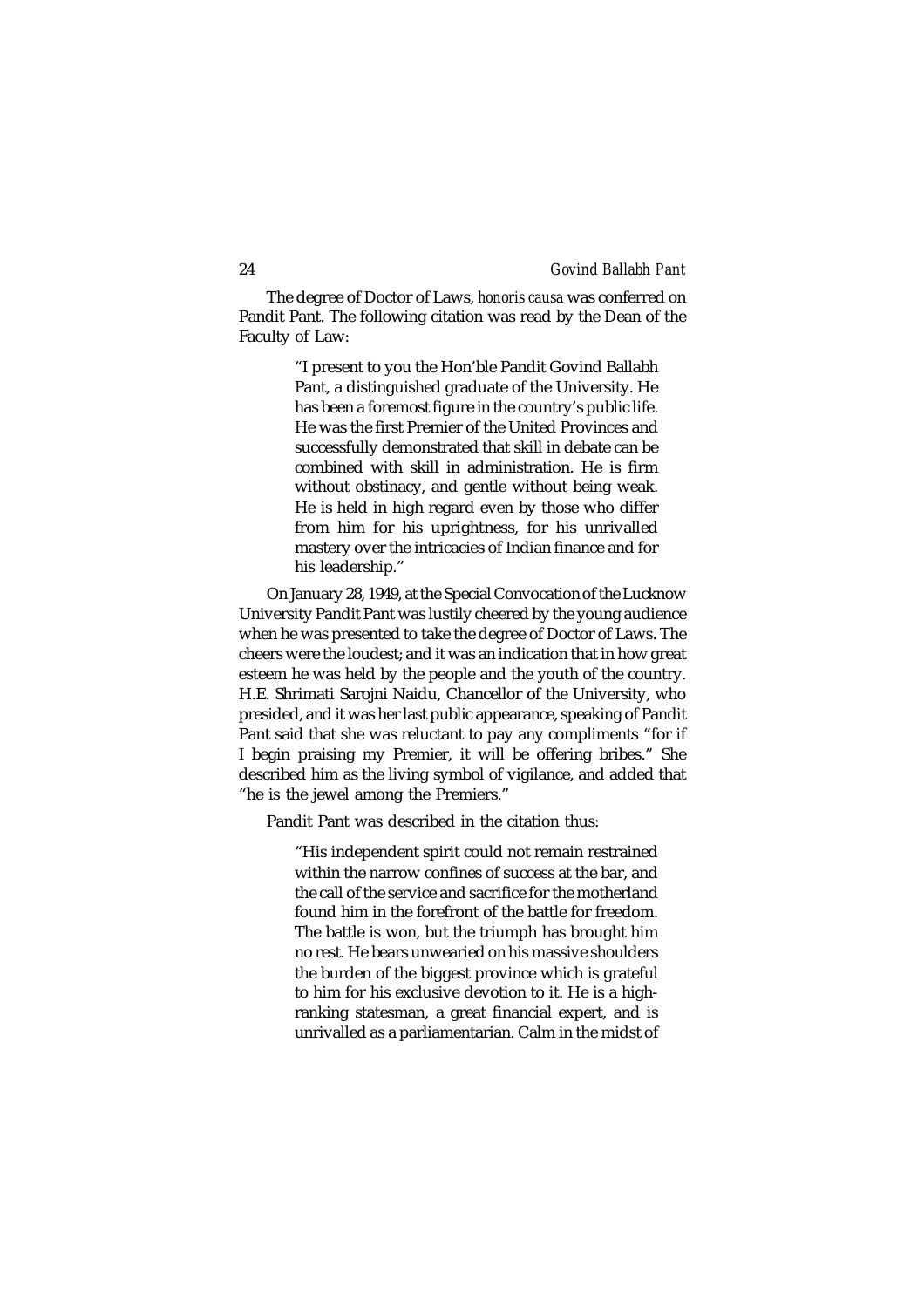severest trials, he is one of the ablest administrators, the country has produced and is highly recognised as one of the foremost sons of modern India. This province is justly proud of a great man of his stature and in honouring him, the University is honouring one whose personality, life and achievements will inspire generations to come."

On December 2, 1918, only a month before Lucknow University Special Convocation, Banaras Hindu University held a Special Convocation and the degree of Doctor of Laws, *honoris causa* was conferred on Pandit Pant. The citation mentioned:

> "One who has long compelled the admiration of critical assemblies, he has won the respect even of those who differ from him. He hold the supreme position in this province alike in administration and in the affections of the people. A fine speaker, and a skilled debater, he is also a mister of finance, not disdaining the use of decimals and even vulgar fractions. He is the first servant of the State in action faithful and in honour clear."

On February 27, 1950, Aligarh Muslim University in its convocation conferred the Degree of Doctor of Laws on Pandit Pant and Agra University conferred the degree of Doctor of Laws *honoris causa* on him at its Silver Jubilee Convocation on December 6, 1952.

Pandit Pant did not appreciate when he was addressed as Doctor. When a speaker referred to him as Dr. Pant, he very humorously remarked: "I have been all along a patient. I have no physical strength to bear the burden of a doctor." He never allowed it to be written before his name.

### **Career in Law**

"Lawyers have occupied a conspicuous place in our public life. In fact with the advent of democracy, lawyers came to dominate over the political life of our country. Even before democracy took birth, lawyers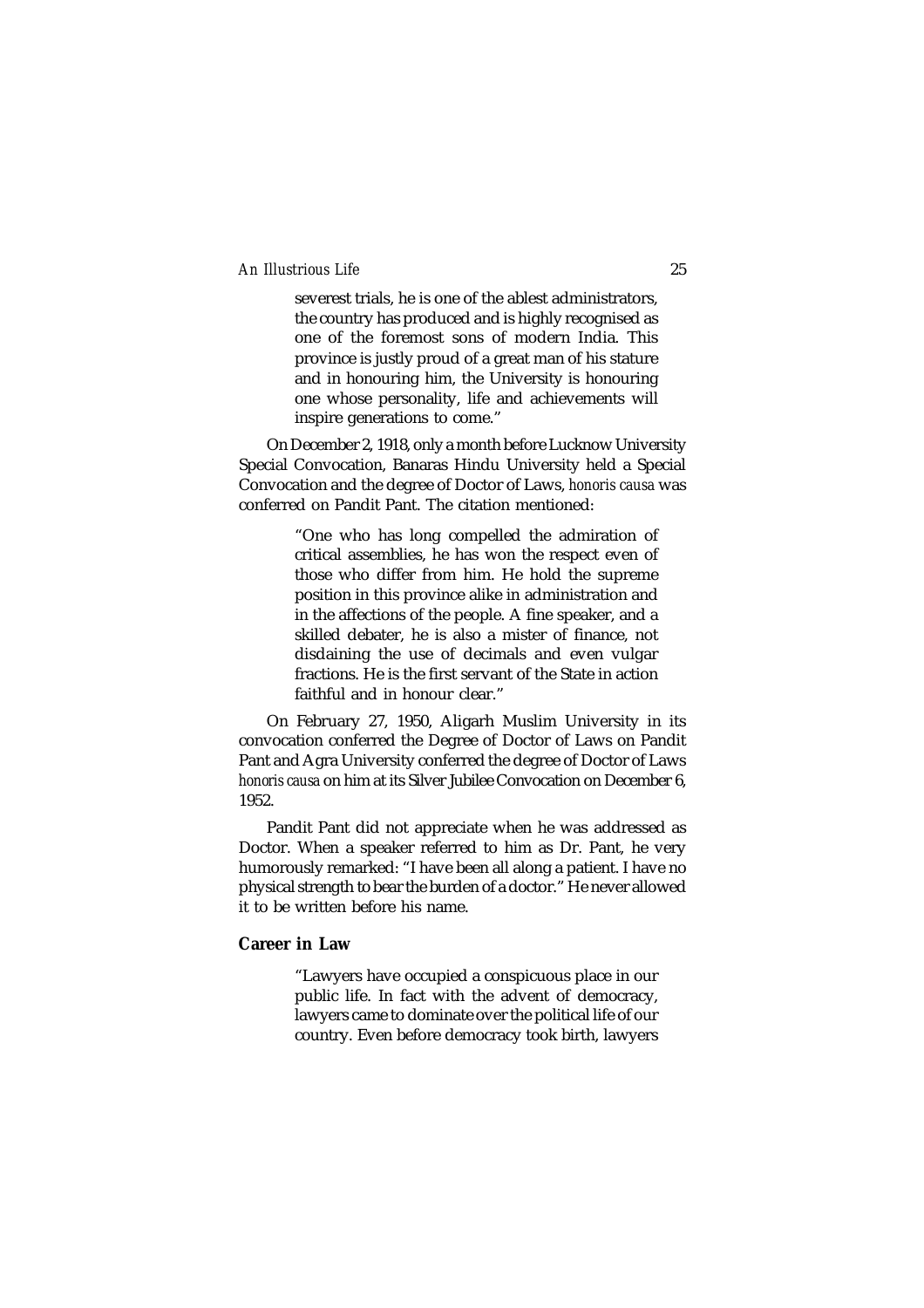took a prominent part in the struggle for democracy. Law is after all the foundation of civilized life," said—Pandit Govind Ballabh Pant, inaugurating the 2nd U.P. Lawyers Conference in 1946 at Lucknow.

Pandit Pant topped at his law examination at the Allahabad University and decided to adopt law as his profession. He viewed law as a noble profession, and bar offered a career which would enable him to enter public life. He looked upon the bar as a source of leadership where he could maintain his independence. A great attraction was that it was a road to public service. He was full of enthusiasm for public work. He had all the qualities that we associate with youth—ardour, earnestness, capacity for hard work, determination to succeed, and confidence. Law fascinated him. His people at home wanted him to go to the government service. When he was a student of B.A. class he had decided that he would adopt an independent profession and he chose law. He made his choice,— a right choice. He was fully equipped for a Lawyer's profession. He had eloquence. He had knowledge of human nature and of law. He knew that there was no short cut to success at the bar. Law was an exacting profession. A steady practice could only be developed by energy and ability.

> "The first years at the bar are of great importance", as he once mentioned to young lawyers. "It is a test to them, to their energy, to their patience, and to their intellect. Then methods are developed, technique acquired and right habits were formed which stood them in life and which were a source of their success in other walks of life."

He had full confidence in himself. In course of time he became the most adroit and successful advocate. He came to the forefront by dint of merit. He was a lawyer of a very high calibre. It can be said of him that he was equalled by few and was surpassed by almost none. He was the greatest lawyer who ever set foot in Kumaon courts. His career at the bar was one of almost unclouded brilliance, who had marvellous industry and matchless knowledge of details, who observed and inculcated higher professional standards. He felt that a man's livelihood should not be the whole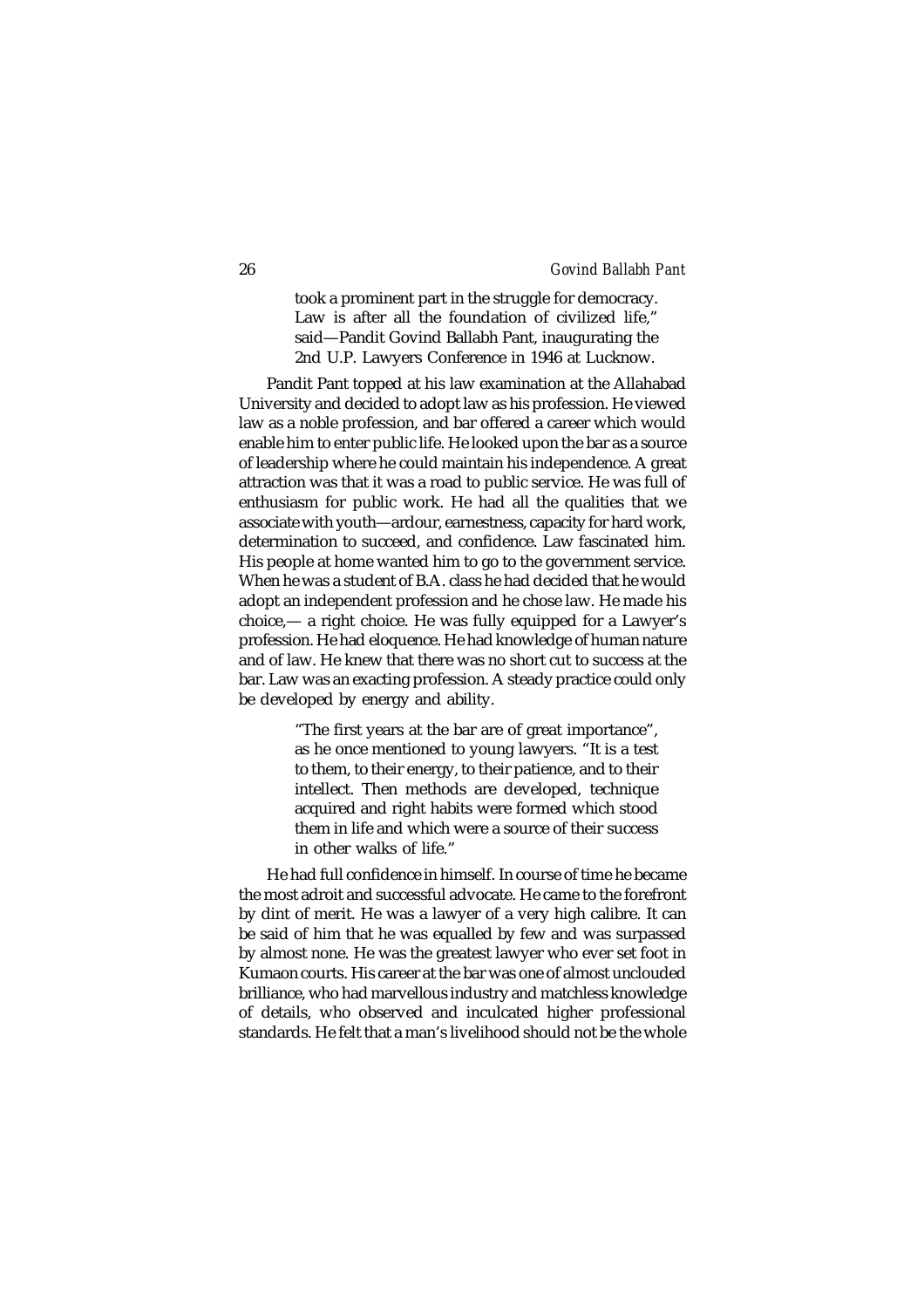of a man's business. He earned a lot and spent a lot. He never kept any personal account. He had a charitable heart and helped the helpless. He had qualities which pointed to a potential success as a leader at the bar—sound judgement, absolute integrity, dauntless courage and a desire to serve. As a lawyer he soon built a lucrative practice and his success at the bar was very rapid. He possessed the greatest analytical intellect. His learning and forensic skill were proverbial.

Throughout his career it was his practice to put his several hours work on his briefs. He must have complete command of every detail in the most complicated cases. He would study with punctilious care all the case law on every aspect of his brief. He would understand the weakness of his opponent's case, attack it and finish him. He was thorough and always straightforward. He was always scrupulously fair, just and generous to his opponents. Nothing is so ingratiating as good manners to disarm antagonism and enlist sympathy. He never yielded on essentials. He acted in his life on the words of a distinguished British Lord Chancellor Eldon who said to succeed as a lawyer one must work like a horse, and live like a hermit. This was the secret of his phenomenal success.

The qualities which he inculcated as a lawyer were the foundation of his success which he achieved in wider fields and the strength which enabled him to bear the heavier responsibilities with distinction. To be a good statesman and administrator, one must be a good lawyer. Life in the law courts inculcates a deep sense of realism, and a constant witnessing of the intricate working of human mind and emotions. Lawyer's profession makes capable of grasping the real problem. The real foundation of his life was laid in the law courts where he acquired the great virtues of life. It enabled him to acquire the capacity of departmentalising his mind—the ability to turn his attention completely to the matter in hand to the exclusion of other preoccupations, which enabled him to carry the weight of varied interests. That has stood him in his parliamentary career and in administrative field.

Law was a practical business. He had the power to discern the shape of things to come. He was never taken by surprise or at a loss to counter any move of his opponents. Surely he is the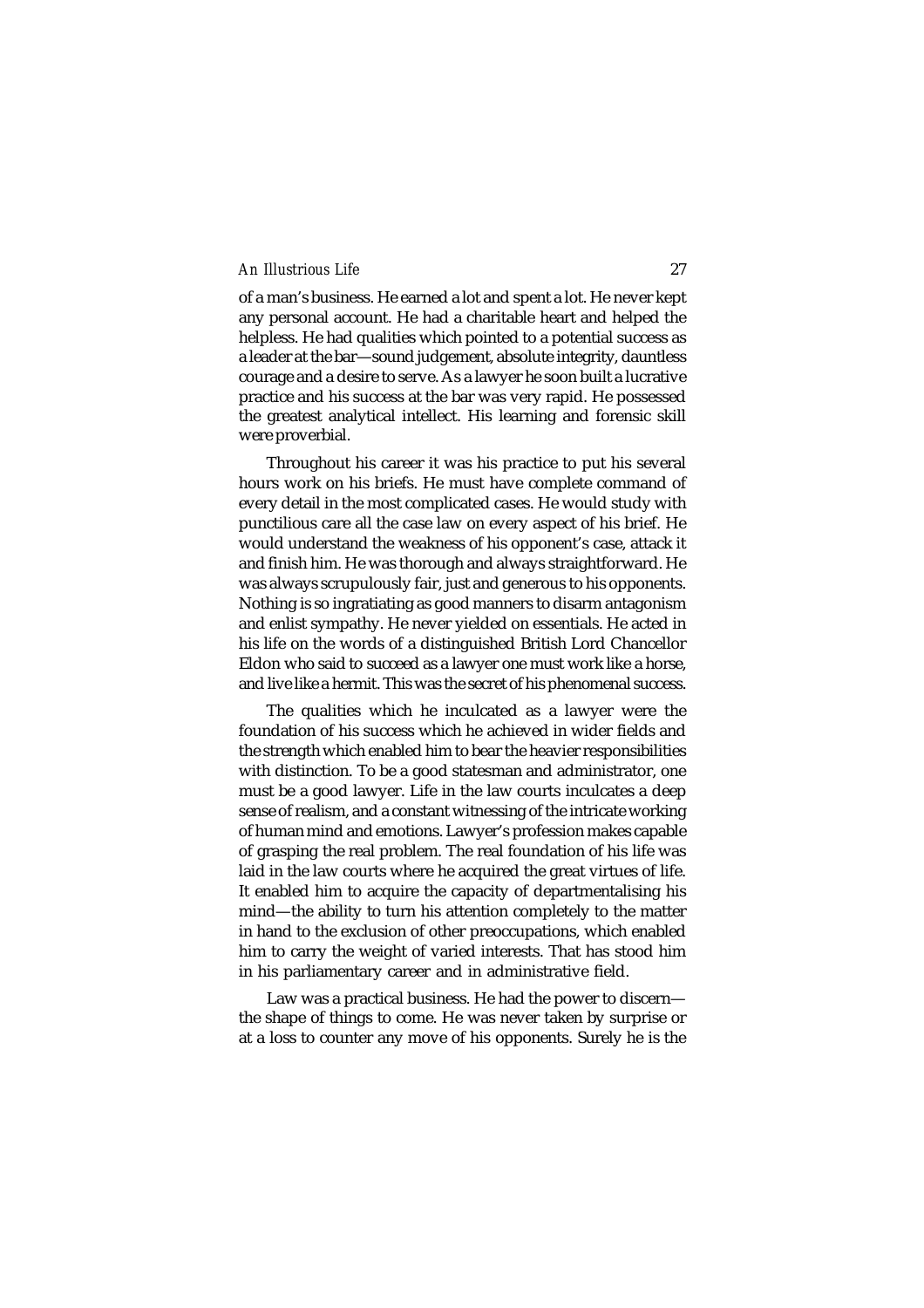man who can sec the coming events. He had clarity and insight, summed them up and presented to the courts in words which arrested their attention and left a clear impression. He was a powerful and effective cross examiner. He had immense patience. He would never be tired, nor tire the court; but of course tire the witness. Cross examination does not mean examining crossly. He used to arrest the attention of the court in the first sentence. Manner and matter were two things which were important to the advocate. It is the art of persuasion which we call advocacy. His manner was cool and collected. He was meticulously polite. He was courteous without being obsequious. His most deadly cross examination was invariably the most courteous. If he had a number of points in his favour, he would bring out the best one early. If he would have to attack, he would attack the weakest point first. If he had a useful admission, he would keep it in cold storage and at the right moment he would flung it at the opponent and would finish him.

The surest way to success, according to him, was to act at all times to the highest standards of professional integrity. In law, as in business, 'honesty is the best policy'. Simplicity, sincerity and moderation were the traits which he got by the profession of law. He learnt work was the sum and substance of life. Referring to the task of lawyers, once speaking to the law students, he recalled the advice given by Dr. Johnson which he read as a student in the then popular book—'Boswell's Johnson':

"Sir, a lawyer has no business with the justice or injustice of the cause which he undertakes.

He said that the law was based on reason and reason was law. He referred to a saying by one of the greatest English lawyers— Chief Justice Coke—who wrote at the beginning of the 17th century:

> "The reason of the law is the life of law, for tho' a man can tell the law, yet if he knows not the reason thereof, he shall soon forget his superficial knowledge, but when he findeth the right reason of the law and so bring it to his natural reason that he comprehendeth it as his own, this will not only serve him for the understanding of the particular case but of many others."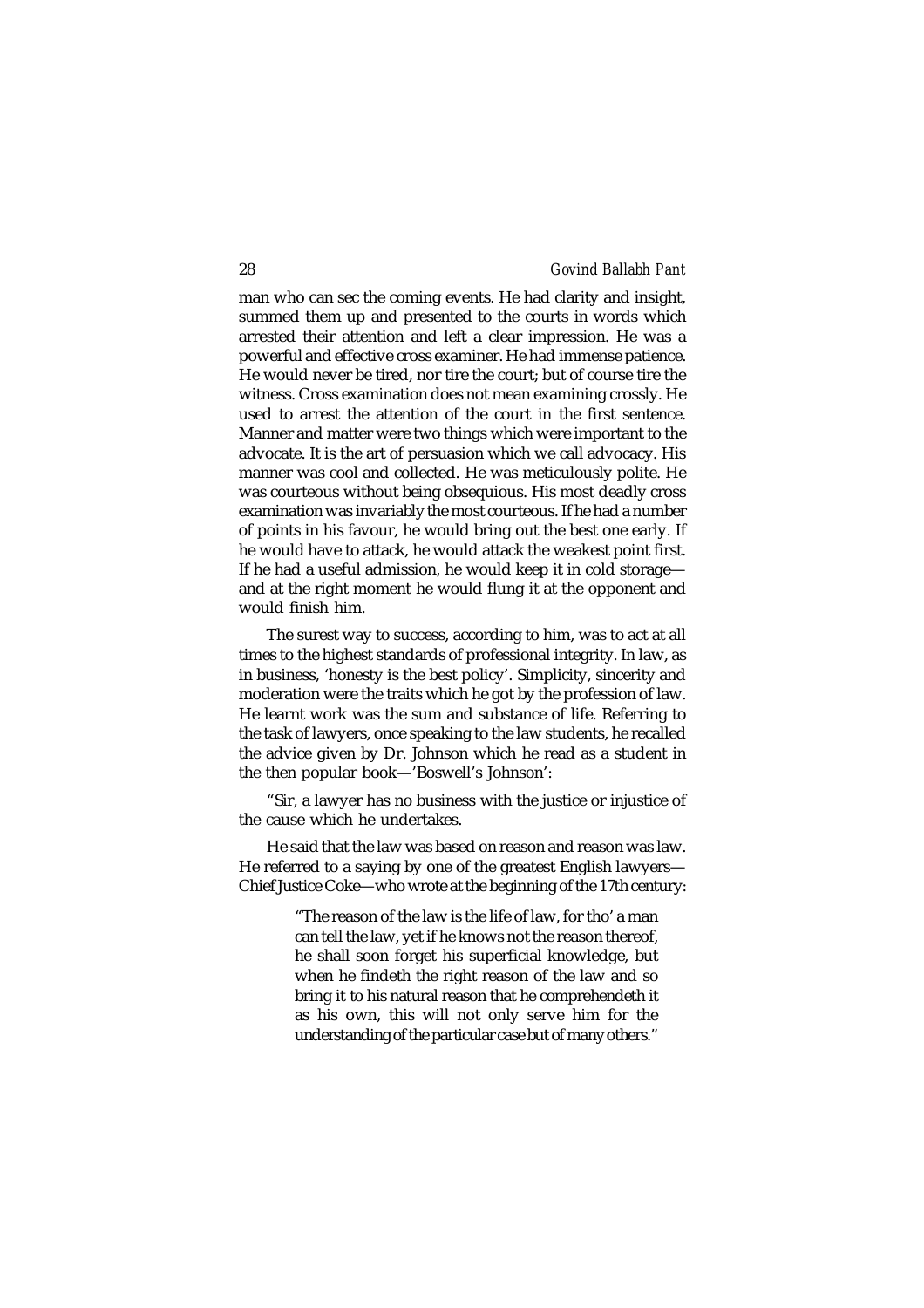He gained an immense local reputation. He soon made a great name for himself in the law courts. The first few years he practised in Kashipur where he was also a member of the Municipal Board. He had many interests outside his profession. He was associated with the establishment of a high school which has now become an Intermediate College. He with Badri Dutt Pandey started Kumaon Parishad to study the problems of Kumaon, and also started a weekly paper 'Shakti'. He carried agitation to abolish Kuli Begar. The government officials used to force any villager to work for them as coolie without any payment.

He was so much charmed by Nainital that he established his legal practice at Nainital. Only exigencies of an ever growing public life brought him in contact with plains. He always resisted the temptation of going to the High Court. Then the Allahabad Bar was one of the strangest Bars in India. It commanded the greatest prestige in the public estimation. Sir Sunder Lal, Pt. Motilal, Pt. Madan Mohan Malaviya, Jogendranath Chaudhary held the leadership of the profession.

His outstanding success in legal profession furnished a good criterion of his great merit. A distinguished lawyer who afterwards became the judge of the Allahabad High Court, was with him in some important case in 1916-17 said that every one was impressed by his well marshalled arguments, thoroughness and transparent honesty.

Soon after obtaining the degree in law from Allahabad University, Govind Ballabh began practising law in Almora. Within a very short time, he was recognised as a most competent lawyer. His earnings increased every month. Within a few years he started earning about Rs. 1000/- per month, which was then considered a big sum. During his student days, he had been an intelligent debater and was gifted with a strong memory. These qualities helped him in his profession. He did his home work thoroughly, mastering every point of law before going to the court. His presentation of the case, marshalling of facts and figures, his logical and persuasive arguments were superb. He won many cases.

Govind Ballabh was also a man of convictions. While practising law, he saw to it that he did not take up false cases. It is said that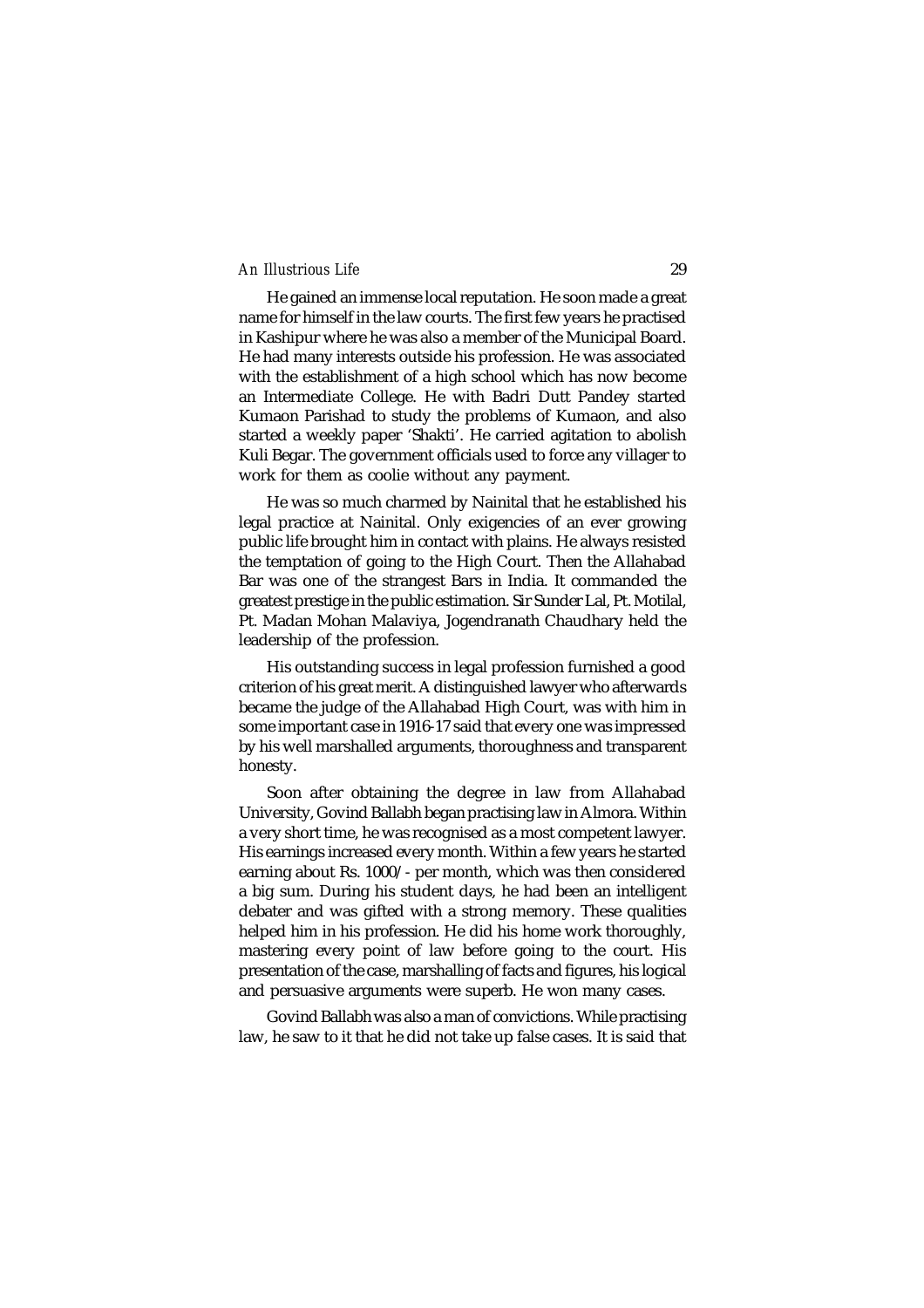once, after winning a case on behalf of his client, he came to know that the whole case was fabricated by the client. He returned the entire amount of fee which he had charged.

While arguing a case at the Almora court, Govind Ballabh came in conflict with the English magistrate. He told the magistrate that he would not enter his court again, and began his practice at Kashipur. Once he went to the court at Kashipur wearing khadi *kurta* and *pyjama* and a khadi cap. The English judge asked Govind Ballabh to change his dress but he told him that he would rather leave the court.

In another incident, an Englishman pushed aside the chair on which Govind Ballabh was sitting, taking tea, because Pant did not get up to greet the Englishman. He asked the Englishman to apologise for his insulting behaviour, otherwise he would have to do so in the court of law. Govind Ballabh Pant told him that the entire crowd will be his witness. The Englishman, when he came to know that he was talking to Govind Ballabh Pant, apologised and left.

These incidents showed the kind of man he was: fearless, upright and principled. He went round from one place to another on horseback and soon became popular with the people because of his honesty, hard work and patriotic fervour.

#### **Zenith, as a Lawyer**

As a lawyer he was at the zenith in the Kakori Conspiracy case, which was the first of the biggest political conspiracy cases of Northern India in which the prosecution was represented by the late J.N. Mulla, the leading and distinguished lawyer of Oudh. Pantji led the defence. He was assisted by Mohanlal Saksena, Chandra Bhan Gupta, who became a minister in his second Cabinet in U.P. and who used to wear turban as a lawyer. Out of 28 persons sent no for trial 21 were committed to the Court of Sessions in April 1926. They were charged with conspiracy to deprive the King-Emperor of the sovereignty of British India; and conspiracy to commit dacoities in order to collect funds for that end. These 21 persons were tried by Sessions Judge Hamilton, specially appointed. The recording of evidence took more than eight months.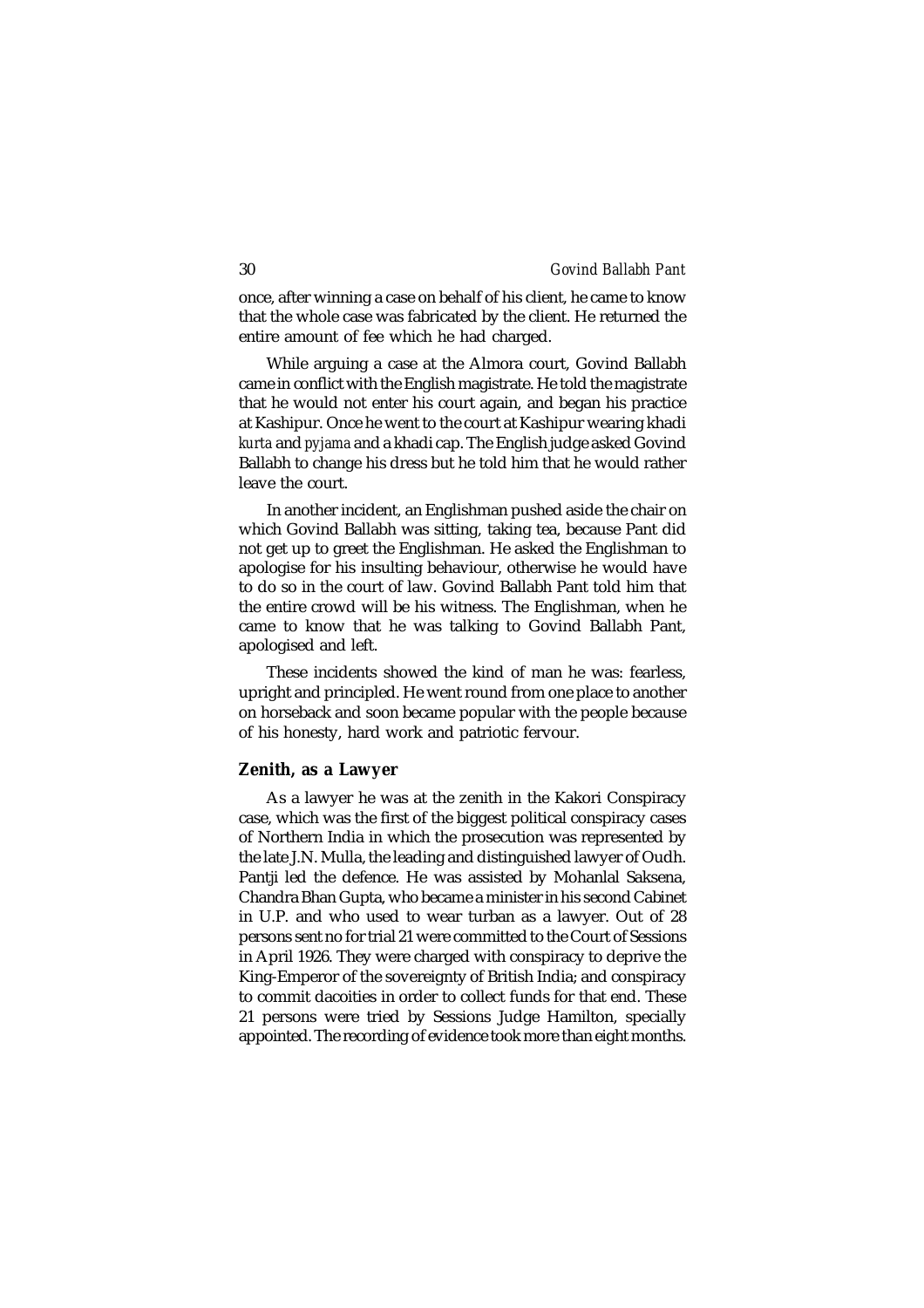It was on the basis of this evidence that he attacked the flimsiness of the evidence produced by the prosecution. The skill, ability and exemplary patience which he displayed deserved the highest praise.

Ram Prasad Bismil, Rajendranath Laheri and Raushan Singh were sentenced to death, Sachindra Nath Sanyal to transportation for life and only two were acquitted. During the course of the trial two of the absconders Ashfaqullah and Sachindra Nath Bakshi were apprehended. They were tried in a supplementary case and Ashfaqullah was sentenced to death and Bakshi to transportation for life. Of the absconders only Chandra Sheikher Azad alias 'Quicksilver" who was shot dead in Alfred Park, Allahabad after six years remained untraced.

Damoder Swroop Seth was taken seriously ill and could not be tried on account of his illness. He was an old revolutionary and co-accused of Sachindra Nath Sanyal in the Banaras Conspiracy case. In the Rowlett Committee Report he was described as a teacher. His condition in jail became so serious that it was not considered desirable to proceed with the case against him. He was released on bail as there remained no hope of his survival. His friends and relations deserted him. He was brought from jail in a precarious condition by the late Satish Kumar Capoor of Bareilly to the residence of Pt. Dwarka Prasad in Bareilly. Afterwards Sethji became a prominent Congress Leader.

The affairs which gave rise to the case was a dacoity in a running train on the evening of the 9th August, 1925 near Alamnagar Station between Kakori and Lucknow. The train was stopped by pulling the communication cord of the alarm signal in a second class compartment. After the train had stopped a number of persons collected at the brake van overpowered the guard. While some of the men were breaking open the safe, others posted themselves on each side of the train. Cries were raised that their object was not to injure private persons but to take 'Sarkari property'. In about half an hour the safe was opened and the contents were taken away. The train then proceeded on its way to Lucknow.

R.A. Horton, Superintendent of Police of the C.I.D. was deputed to investigate this occurrence. The dacoity seemed to be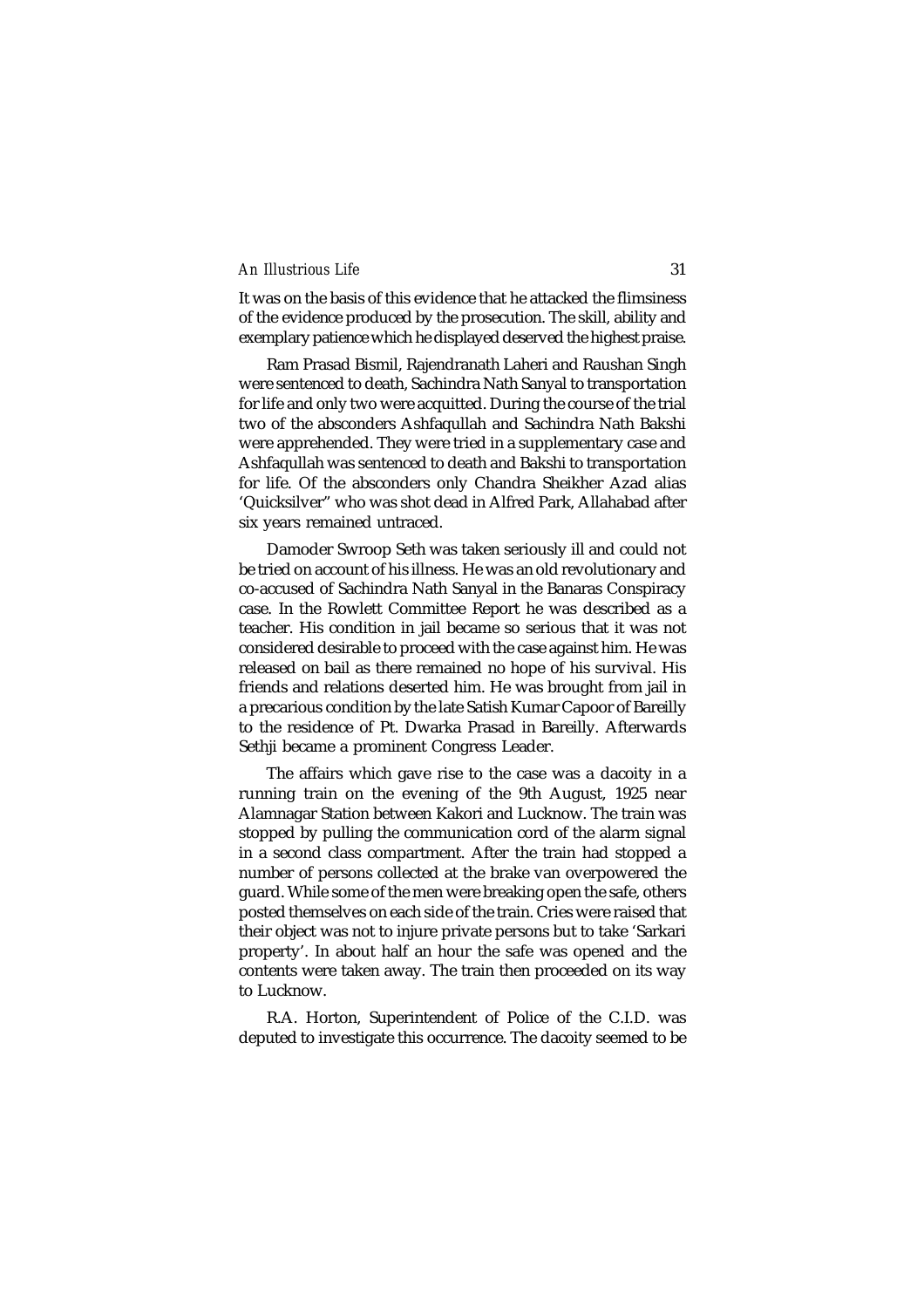of an unusual kind and it was thought that it had been committed by an organised gang of educated men*.* Several other dacoities took place in U.P. during the previous year. The police could not trace the miscreants for such a long time. Horton suspected that it was the work of the revolutionaries. He turned his attention to the actions of certain suspects.

His attention was attracted to Shahjahanpur as he had heard that some of the notes stolen in the Kakori train dacoity had been traced there. Suspicion fell on Ram Prasad. Indu Bhushan Mitra, a student in the local Government High School was suspected of being his post-office. He was only 14 years of age and his father was the Medical Officer of the Health. Idris Ahmad was the head master of the School. He was afterwards our head master in Bareilly Horton arranged with the Head Master that he should open letters addressed to Indu Bhushan, take copies of the contents, reclose them and deliver to Indu Bhushan and inform the police of what the letters contained.

Through the letters of Ram Prasad, which passed through his postbox, Indu Bhushan, Horton surmised that a meeting of the leaders of the revolutionary party would take place on the premises of the Vaish Orphanage in Meerut on September 13, 1925. Vishnu Saran Dublish, now M. P. from Meerut was the Superintendent of the Orphanage. One of the letters written by Dublish to Ram Prasad which was intercepted was as follows:

> Vaish Orphanage, Meerut Dated 9th Sept. 1925. My dear brother,

> "Everything is all right. All arrangements about the Executive Committee of the Orphanage are complete. The Updeshak at Lahore had promised to attend the function. You are requested to intimate to your friends to put up in various Dharamshalas. Jain Dharmshala is in the way *to* the railway Station. Dharam Das Dharamshala is just near the clock tower.

> The place of the function has been after due deliberation fixed at my own place".

Yours Supt. V. O.